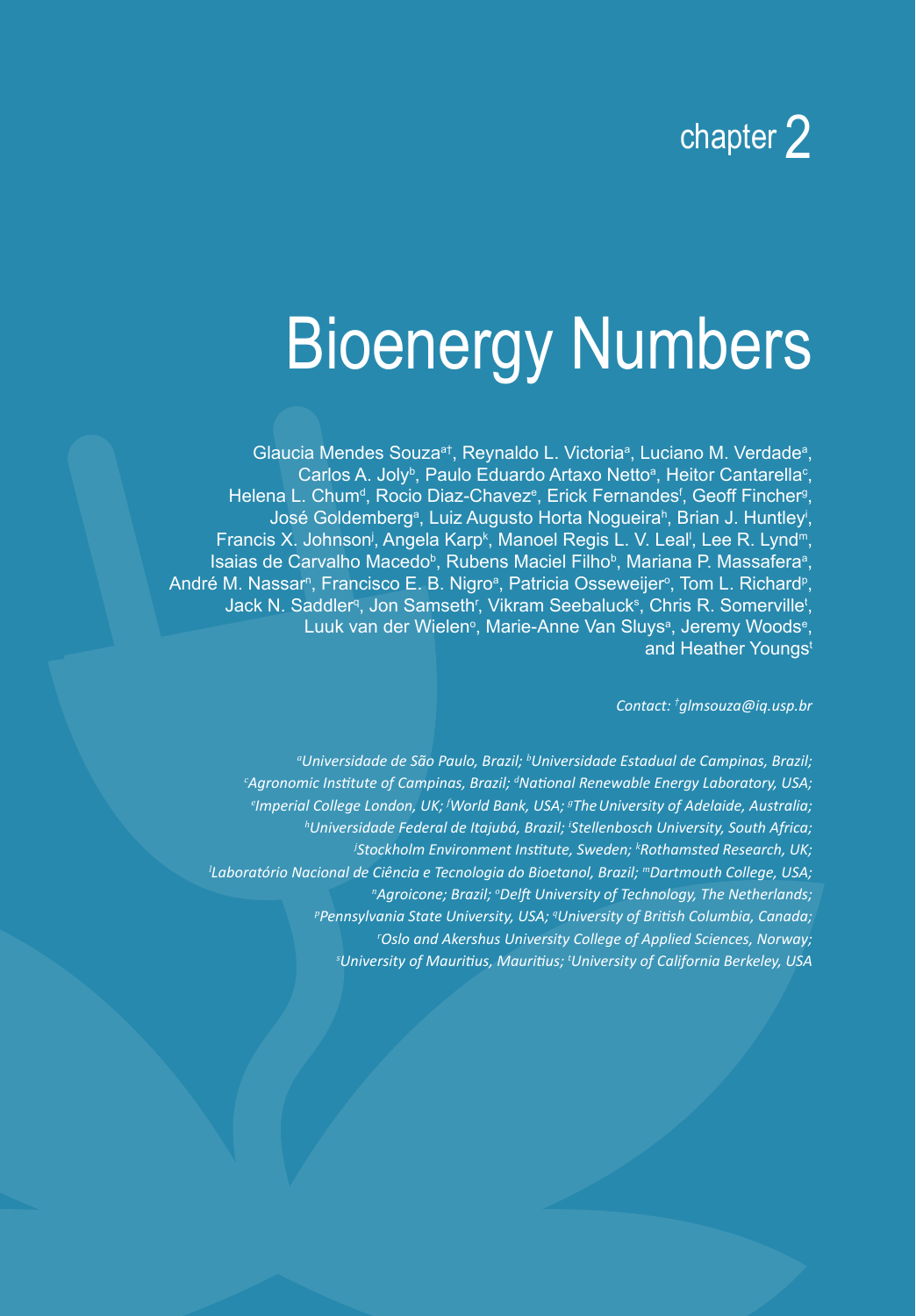

## 2.1 Introduction

Substantive evidence exists that many bioenergy cropping systems can bring multiple benefits and off-set environmental problems associated with fossil fuels, intensive food production and urbanization<sup>1</sup>. As for any other developmental change, however, this does not mean that bioenergy does not present any risks, but rather that such risks can be managed through the adoption of appropriate policies, promotion of suitable energy feedstocks, and management practices. In this chapter we present a summary of numbers regarding current use and expansion of bioenergy as well as aspects that constrain the realization of its multiple benefits.

This chapter is part of the synthesis of the SCOPE Bioenergy & Sustainability volume and includes the contribution of its editors, scientific advisors, background and crosscutting chapter authors. SCOPE Bioenergy & Sustainability includes the contributions of 137authors from 82 institutions in 24 countries. The Bioenergy Numbers section is a selection of some of the key numbers that substantiate the Key Findings of SCOPE Bioenergy & Sustainability volume. For additional details refer to the synthesis volume chapters (http://bioenfapesp.org/scopebioenergy/index.php).

## 2.2 Bioenergy Production Now

Total global primary energy use is around 550 EJ. Biomass as a source of energy currently contributes to approximately 10% of primary energy used - 62 EJ. Traditionally, bioenergy production is mostly wood-based, and is generated by direct inefficient combustion (burning), although other crop wastes and residues are also used<sup>2</sup>. In 2010, traditional bioenergy amounted to around 40 EJ/yr<sup>3</sup> primarily used for household cooking. More efficient conversion processes are increasingly being implemented using wood pellets<sup>4</sup>.

Liquid biofuels have been used for transportation fuel, direct heating and lighting. In some countries, biofuels have become an important contribution to the energy matrix but globally, they currently make a small contribution (4.2 EJ). Biofuels are expected to play a more important and larger role in the world's fuel supply, increasing from just under 2% of oil equivalent for the globe as a whole today to as much as 30% by mid-

<sup>4</sup> ([Chapter 13](#page--1-0), [Chapter 14,](#page--1-0) [Chapter 17\)](#page--1-0)

<sup>(</sup>[Chapter 3](#page--1-0), [Chapter 4,](#page--1-0) [Chapter 5,](#page--1-0) [Chapter 6\)](#page--1-0)

<sup>2</sup> ([Chapter 10](#page--1-0))

<sup>3</sup> ([Chapter 9](#page--1-0))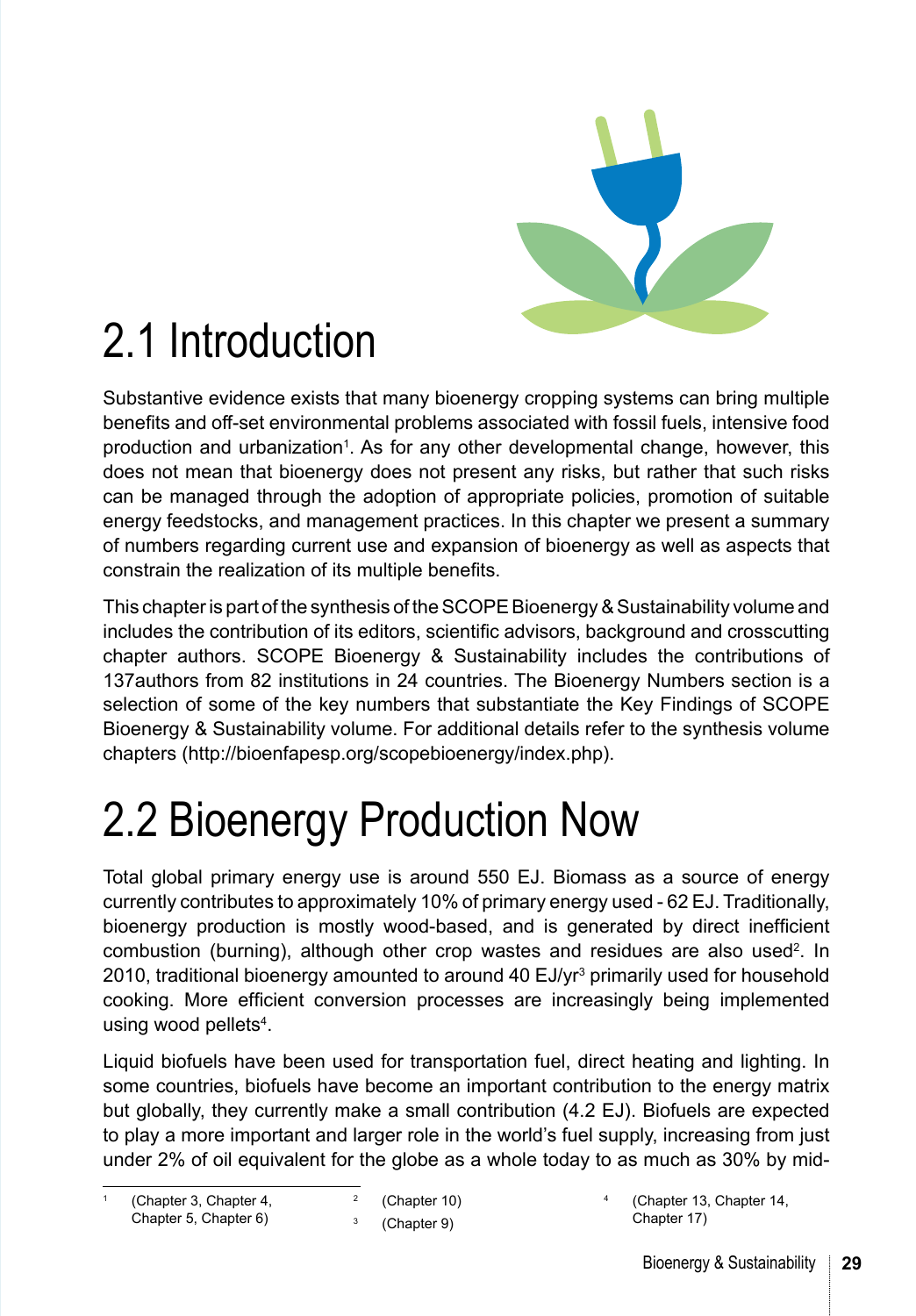century5 . Current world production of biofuels is over 100 billion L (88 Gl ethanol and 20 Gl biodiesel). The leading producer in 2012 was the USA, followed by Brazil, China, the EU and Canada. Lignocellulosic biofuels production has advanced but with a few plants worldwide represents a small share (0.2% of total global biofuel production).

Global demand for wood has been increasing by 1.7% annually $^6$ . Non-traditional biomass is expected to grow from 526 mega metric tons of oil equivalent (Mtoe) in 2010 to nearly 1200 Mtoe by 2035, growing at a rate of 3.3% per year<sup>7</sup>. Between 2005-2013, there was a three- and four-fold increase in production of wood pellets for electricity, heat, or combined heat and power (CHP), and of liquid fuels for transport. Gaseous biofuels had an average growth rate of 15% per year while liquid biofuels grew at a 12% annual rate between 1990 and 20088 . Today bioethanol represents the fastest growing renewable fuel substituting for almost 10% of the volume of gasoline used in vehicles in the USA and about 40% in Brazil. The role of biomass in bioelectricity, heating and cooling is also expected to grow considerably in the future<sup>9</sup>. Brazil's sugarcane industry-wide electricity generation nearly doubled since 2006-2009<sup>10</sup>.

## 2.2.1 Current Feedstocks

Today, the world produces more maize than any other grain or seed. Maize as feedstock accounts for more than 95% of fuel ethanol production in the USA providing more than half of all of the fuel ethanol produced in the world. US production of maize grain from 2006-2010 averaged 311 Mt yr<sup>-1</sup>, of which 94 Mt yr<sup>-1</sup> was used for ethanol production and 54 Mt  $yr<sup>-1</sup>$  exported. Globally, research and development (R&D) boosted maize yields per hectare by 30% over the past decade of which the introduction of genetically modified (GM) traits accounted for one-third of the increase. Innovation in maize production and processing improved ethanol greenhouse gas (GHG) benefits versus fossil fuels by 35%, reduced fossil energy use in ethanol production by 30%, and process water use by a factor of 2<sup>11</sup>. Of the global 880 Mt of maize production, the USA accounts for just over 40%, yet is grown on just 20% of the land planted to this crop globally. In the USA whereas an acre of maize farmland produced an average 138.2 bushels in 2001, the average yield was 152.8 bushels per acre in 2010. The average annual increase in maize yield in the USA between 1983 and 2013 was 0.17 t ha<sup>-1</sup> yr <sup>-1 12</sup>.

Sugarcane has a well-established agricultural production system and processing infrastructure to make it among the most advanced feedstocks for bioenergy. Sugarcane is a major crop grown in the tropical and subtropical regions of the world. Nearly 1.8 billion metric tons of sugarcane biomass were produced in 2012 in more than 100 countries. The calculated average energy content of the total above ground biomass is 7,400 MJ  $t<sup>1</sup>$  of cane for an average crop of around 70 t ha<sup>-1</sup> yr<sup>-1</sup> (more than 500 GJ ha<sup>-1</sup> yr<sup>-1</sup>). Sugarcane is planted once

- <sup>8</sup> [\(Chapter 12\)](#page--1-0) <sup>9</sup> [\(Chapter 9\)](#page--1-0)
	- [\(Chapter 12 Figure 12.11\)](#page--1-0)
- [\(Chapter 10\)](#page--1-0)
- <sup>12</sup> [\(Chapter 10 Figure 10.2](#page--1-0))

<sup>5</sup> [\(Chapter 8](#page--1-0))

<sup>6</sup> [\(Chapter 10\)](#page--1-0)

[<sup>\(</sup>Chapter 20\)](#page--1-0)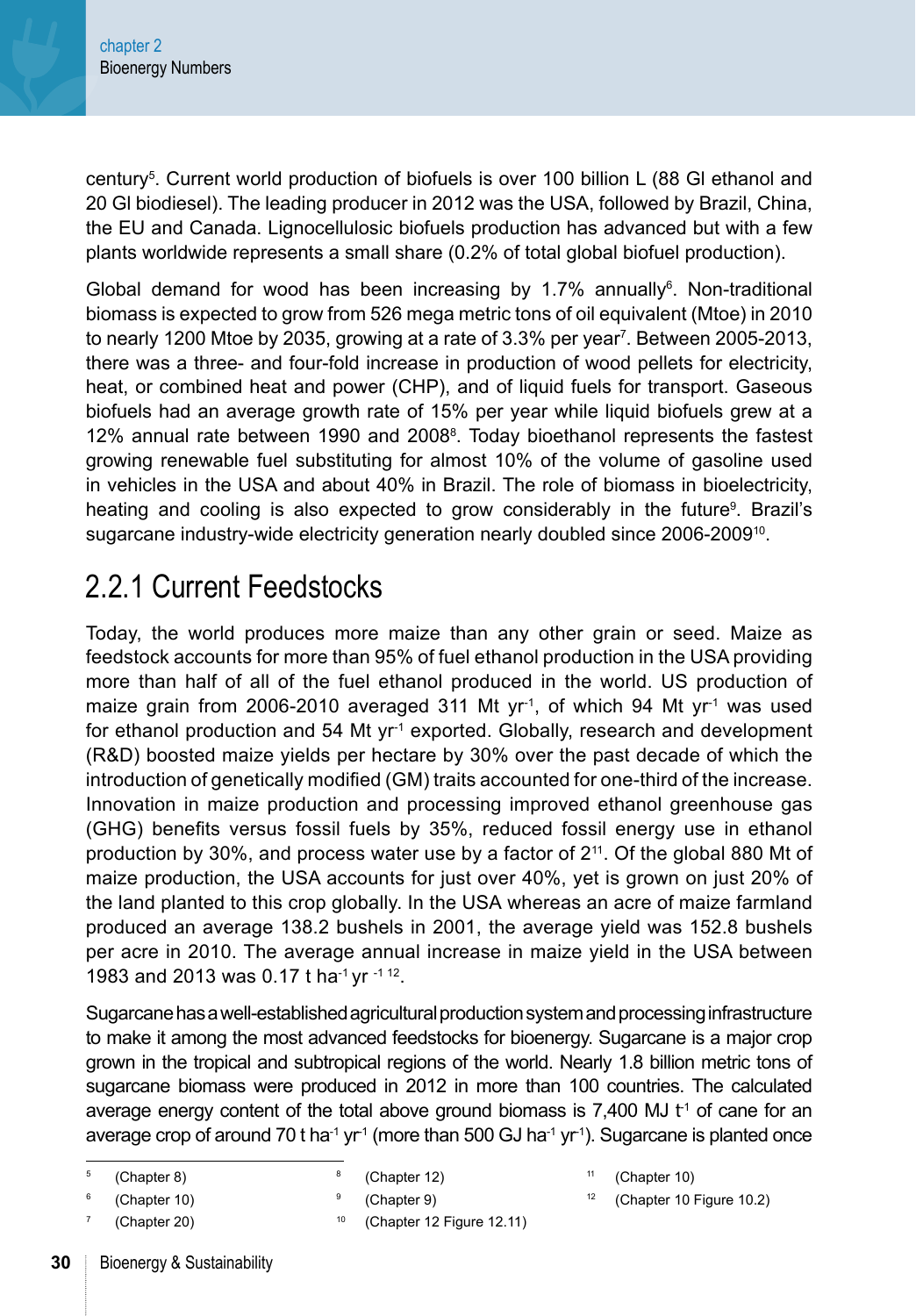### **Box 2.1.** Improving use of wood to decrease pollution

Approximately 30 EJ of traditional biomass was derived from direct biomass burning, 3EJ from charcoal and only 1EJ from modern solids (pellets and chips) as recently as 2007<sup>a</sup>. In developing regions about one-third of traditional biomass energy was estimated to be supplied from forests, with two-thirds from trees interspersed in agricultural cropland and grasslands, as well as livestock manures and crop residues<sup>b</sup>. Around 2.8 billion people in the world rely on solid fuels for cooking and heating $\mathbf{\ ^{c}}$ , whose consumption causes respiratory illnesses and close to 1.6 million deaths per year, of mainly women and children<sup>d</sup>. In India solid fuels account for about 63% of the total household energy consumption with significant contributions to both CO<sub>2</sub> emissions and indoor air hazards, Cambodia, with 1,304 deaths per million people in 2004 and India with 954 deaths, occupy the top two positions in deaths due to indoor pollution, one of the top causes of death in the world<sup>e</sup>.

Increasingly, bioenergy production from wood is being improved. Wood represents an important share of total primary energy supply in some industrialized countries using efficient steam power systems, generally in co-generation schemes (e.g. Finland (28%), Latvia (28%), Sweden (27%), Denmark (19%))<sup>f</sup>. The use of bioenergy has increased steadily in Scandinavia and has reached about 20% of the total energy supply in Sweden. Most of Scandinavian bioenergy comes from the forests<sup>9</sup>. Wood pellet production as of 2011 has grown to 22 million metric tons or some 350 PJ<sup>h</sup>. Estimated consumption of wood pellets in EU alone was 12 million t/year, in 2012<sup>i</sup> .

and harvested repeatedly after 12 to 18 months of growth for 5 to 6 years. Approximately one-third of the total energy in the above-ground biomass of today's sugarcane cultivars, is captured as the sucrose fraction present in the stalk while another third is present in the bagasse and the last third is the straw left in the field after mechanical harvesting. Currently, sugarcane provides 17.5% of Brazilian primary energy supply. In 2010, Brazil supplied 25 billion liters of ethanol using sugarcane as feedstock and 2.5 billion liters of biodiesel from soy oil, totaling 25% of global biofuels (0.62 EJ biofuel out of 2.5 EJ global)<sup>13</sup>. Today there is an increasing awareness that sugarcane can be used for many applications, not only as a biomass feedstock for energy production but also for bioprocessing in a biorefinery into a wide range of chemicals including a variety of polymers. Life cycle analyses indicate that sugarcane would be highly competitive with other crops as a preferred feedstock for a biomass-based industry<sup>14</sup>.

| (Chapter 10) | (Chapter 13) |
|--------------|--------------|
| (Chapter 10) | (Chapter 21) |

- [\(Chapter 3](#page--1-0))
- [\(Chapter 14\)](#page--1-0) <sup>i</sup> [\(Chapter 17\)](#page--1-0)
- ([Chapter 10](#page--1-0))
- <sup>d</sup> [\(Chapter 15](#page--1-0))
- <sup>f</sup> [\(Chapter 8](#page--1-0))
- <sup>g</sup> [\(Chapter 14](#page--1-0))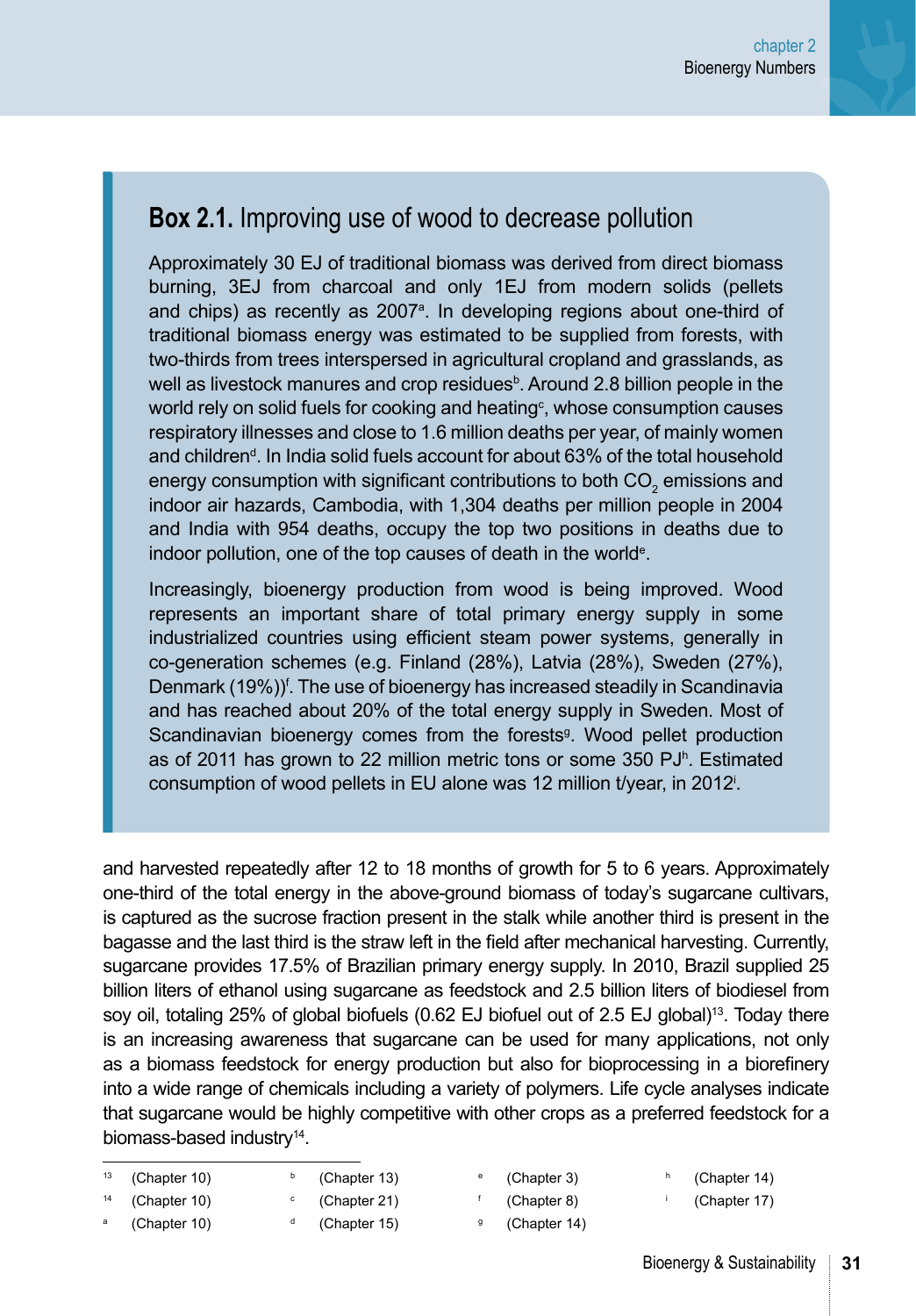In Europe, ethanol production uses multiple feedstocks such as wheat, corn, barley, rye, and sugar beet derivatives; the total weight of grain feedstocks is the same as that for beet derivatives used for a total production of about 4.5 billion liters of ethanol or about 5% of EU gasoline use.

There are around 350 oil-bearing crops identified as potential feedstocks for biodiesel production in the world. Soybean, rapeseed/canola and oil palm are the main products processed commercially.

Oil palm is the most productive source of oil for biodiesel. The high yield of oil palm means that the current global output of 65 Mt palm oil requires cultivation of only 15 Mha, which contrasts dramatically with the 194 Mha needed to produce just 87 Mt oil from temperate annual oilseed crops such as soybean, rapeseed and canola. Therefore, in terms of total oil yield (kernel + mesocarp oil) per hectare, oil palm is already more than 6.5-fold more efficient than the average combined yields of the temperate oilseed crops such as soybean, rapeseed and canola. Despite this high productivity level only 1 Gl of biodiesel was produced from oil palm (Indonesia and Malaysia) in 2010.

Soybean is now widely processed to extract oil for biodiesel whilst co-producing soymeal for animal feed. The USA and Brazil together planted 55 Mha of soybean in 2010 producing 4 Gl of biodiesel. In practice, biodiesel production from soybean remains a by-product of the animal feed industry but as the demand for soybean as animal feed is predicted to grow strongly, biodiesel production from this source is also likely to increase.

Jatropha cultivation has been stimulated in many regions but there are doubts about its economic feasibility due to low yields.

The main raw material for wood pellets is sawdust but availability of traditional sawmill residues has decreased and difficulties in sourcing feedstock at competitive prices has resulted in a lower utilization by many pellet mills. Pellet producers have begun to source alternative woody feedstock, including wood chips from saw mills, round wood, residues, bark, used wood and wood from managed plantations. Demand for wood is currently met from around 30% of the world's natural forest area. Many tree species are grown in managed plantations for bioenergy. Depending upon geographic location, primary softwoods include pines, firs and spruce whilst the main hardwoods are eucalypts, poplars and willows15.

[<sup>\(</sup>Chapter 10\)](#page--1-0)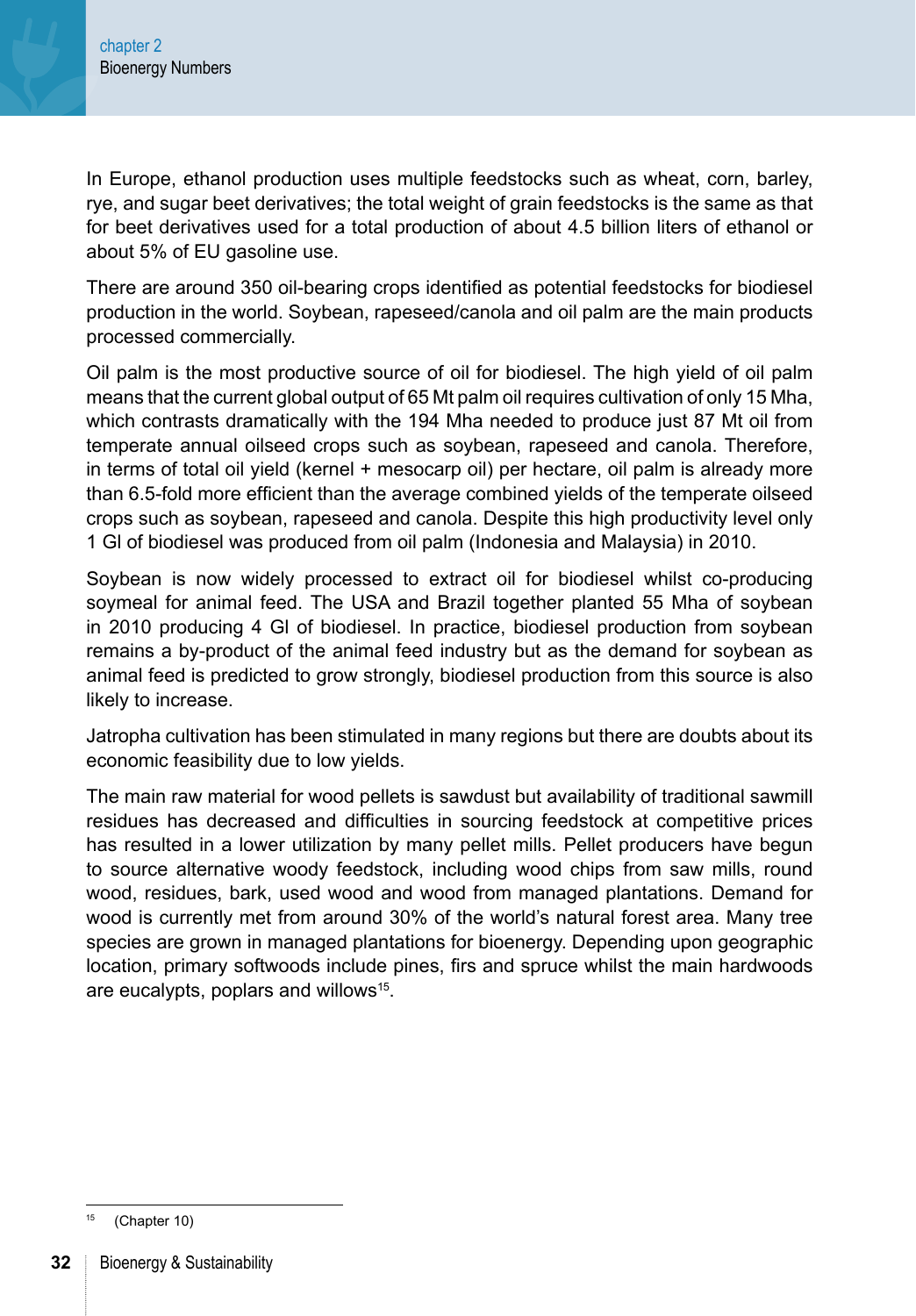



## 2.2.2 Current Land Use

Between 2000 and 2010 the net 'increased area' (net of co-products) associated with biofuels was 13.5 Mha (24.9 Mha of which 11.4 was associated with co-products, hence approximately 13.5 Mha were required for biofuels production). This was allocated between bioethanol (6.8 Mha) and biodiesel (6.7 Mha). The additional area assigned to co-products is roughly 6 Mha for bioethanol (almost all dried distillers grains with solubles (DDGS) in the USA) and 5.4 Mha with biodiesel (mostly EU rapeseed and then US soy)<sup>16</sup>.

## 2.2.3 Current Conversion Technologies

### 2.2.3.1 Conventional Ethanol

Currently, 13.8 million ha of crop and around 200 mills comprise the maize ethanol system in the USA where dry milling is the dominant production process. The dry milling of maize grains allows enzymes' easier access to starch for hydrolysis,

<sup>(</sup>[Chapter 9](#page--1-0))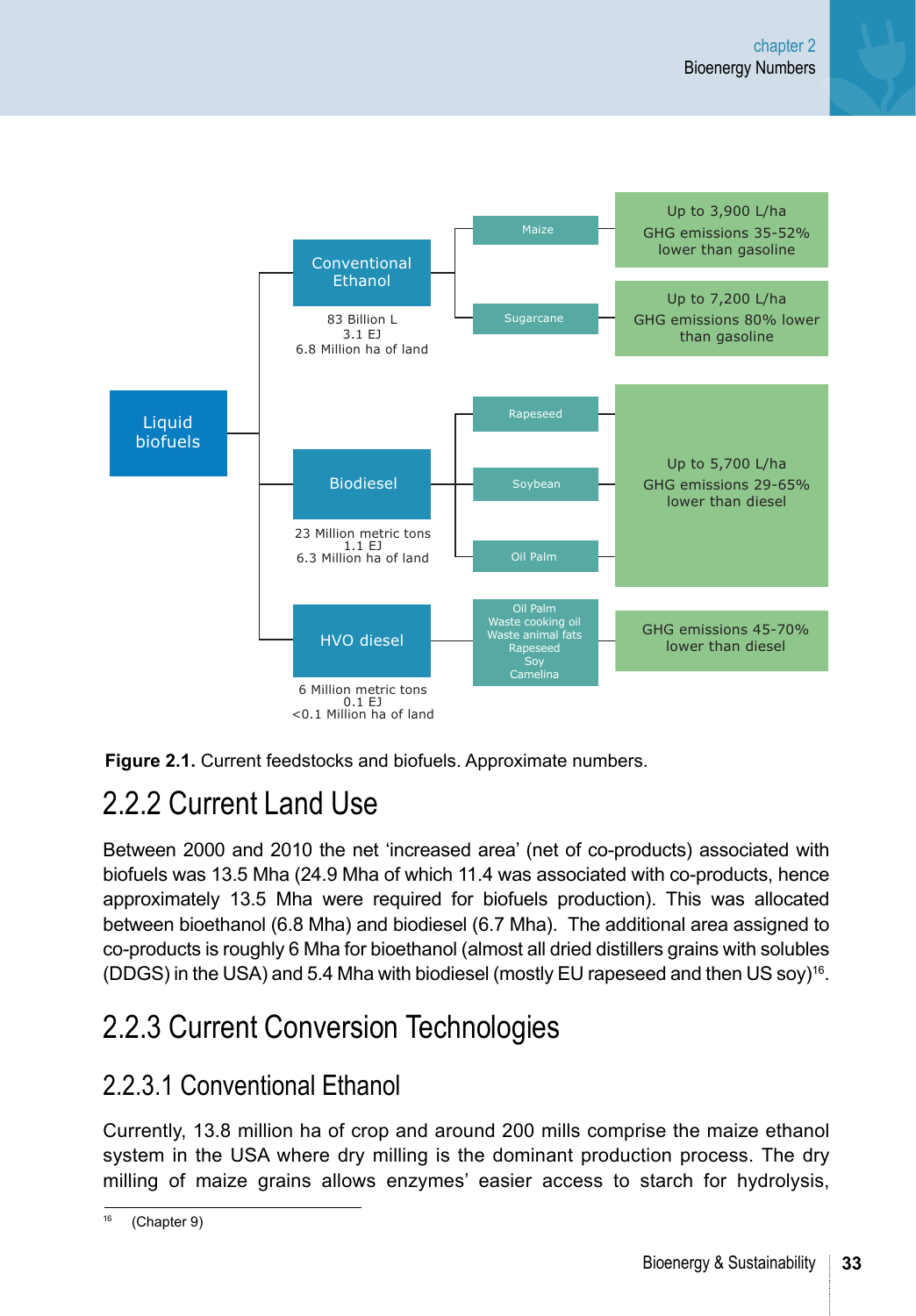### **Box 2.2.** Improving vehicle efficiency and fuel distribution logistics is needed for competitive deployment of bioenergy

The main competitive issues between bioanalogues and the corresponding fossil fuels are production costs, distribution logistics and end-use efficiency. Some forms of bioenergy carriers can be more competitive than others depending on regional conditions. From a global point of view, liquid hydrocarbon "drop-in" biofuels are very attractive in terms of distribution logistics and existing equipment for end-use, but their energy cost is higher than that of their oxygenated precursors. In the past, the energy efficiency of ethanol vehicles was 16% higher than gasoline vehicles. Nowadays, the common technology applied to FFVs which are currently consuming about 15% of the available ethanol, is not fully exploring ethanol properties to avoid impairing gasoline operation. R&D combining direct-injection-downsized engines with turbocharging and variable transmissions has shown ethanol energy efficiency improvements of more than 10% over that of gasoline, for the same vehicle performance and without harming gasoline operation. The automotive industry and the fuel distribution infrastructure should both be stimulated to improve efficiency of ethanol usej .

producing glucose that is fermented by yeast to ethanol. Hydrolysis and fermentation can be conducted simultaneously allowing for increased efficiency. In the nineties most conversion plants were designed for beverages with 35 million L/yr capacity. Plant size doubled by 2005 and more than doubled again since 2005 resulting from efficiencies of scale and better integrated designs<sup>17</sup>. Current average corn ethanol production is around 4,000 L/ha<sup>18</sup>. Corn average yield in the USA is 9.9 ton/ha of grain standardized to 15.5% moisture 19.

Around 4.8 million ha of sugarcane for ethanol and over 400 mills comprise the sugarcane ethanol system in Brazil where most commonly, a mixture of juice and molasses is used. The majority of mills are sugar mills coupled to distilleries, an operational synergy that allows for the easy switch from sugar to fuels production when necessary. Fermentation improvements have been attained in juice treatment, beer centrifugation, microbiological control, yeast treatment and recycling, and use of selected yeasts in fermentation. The prevailing system includes fed-batch fermentation with yeast recycling even though some continuous fermentation systems are in use $20$ . Today, the average yield of the process is around 82 L of ethanol per wet metric ton of cane<sup>21</sup>. Current average sugarcane ethanol production is 7200 L/ha<sup>22</sup>. Sugarcane average yield in Brazil is 79.5 ton/ha fresh weight $^{23}$ . Using first-generation (1G) biofuel

([Chapter 9\)](#page--1-0)

([Chapter 12](#page--1-0))

|  | $17$ (Chapter 12) |  | $19$ (Chapter 10) |  | $21$ (Chapter 10) |  | $23$ (Chapter 9) |
|--|-------------------|--|-------------------|--|-------------------|--|------------------|
|--|-------------------|--|-------------------|--|-------------------|--|------------------|

([Chapter 12](#page--1-0))

$$
^{18}
$$
 (Chapter 9)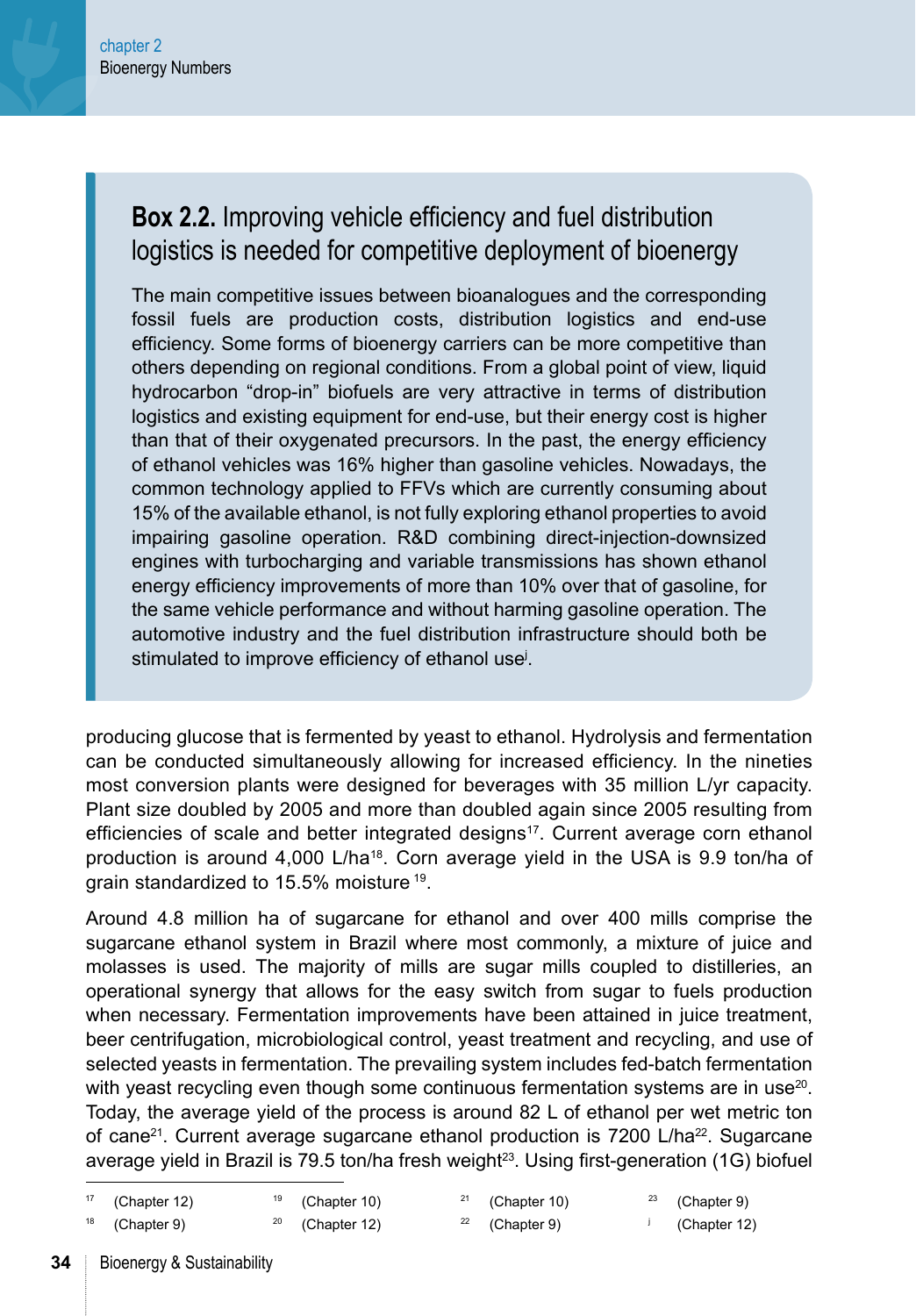technologies, much less land is required to produce the same amount of ethanol when sugarcane is used as a feedstock as opposed to corn.

### 2.2.3.2 Ethanol and Flexible Fuel Vehicle Engines

The world fleet of 800 million LDV (Light Duty Vehicles) in 2010 is expected to reach a range of 1.7 to 2.1 billion cars in 2050 $24$ . The use of ethanol as a transportation fuel is currently concentrated in USA and Brazil, but blends of 10-20% ethanol in gasoline have proven feasible in many countries and advanced automotive technology has expanded the conditions for using ethanol.

Currently, more than 75% of ethanol consumption in transportation worldwide is in the form of a low-level blend, limited usually to E10 that is used in gasoline vehicles. Mid-level blends (E10<EX<E40) represent approximately 10% of ethanol consumed in transportation worldwide.

Flex-fuel vehicles (FFVs) currently represent approximately 90% of sales of new cars in Brazil, and pure ethanol can be used nowadays by 23.8 million Brazilian vehicles (mostly cars with flex-fuel engines), which represent approximately 71% of the national fleet of light road vehicles. The US fleet included 14 million FFVs in 2013, of which more than 10% were using E85 (blends containing 51% to 83% ethanol, as lower levels are used during winter months to ensure cold starting)<sup>25</sup>.

### 2.2.3.3 Biodiesel

In 2011, 11.2 million hectares of land were used to produce biodiesel (6.7 Mha discounting the land used for co-products $2^{26}$ . Biodiesel is produced from oil seed crops like soybeans, rapeseed, canola, or from trees such as oil palm or jatropha through a transesterification process, by combining plant oil with a large excess of methanol and a catalyst (sodium or potassium hydroxide) to produce glycerol and a mixture of fatty acid mono-alkyl methyl esters (FAME) that is designated as biodiesel. About 50% of the biodiesel plants are smaller than 35 million liters per year capacity using a variety of waste feedstocks (e.g., used cooking oil, greases), while the other half ranges in size from 40 million to more than 150 million liters per year of capacity, using oil seed feedstocks, with the larger sizes being of integrated soybean production and biodiesel plants (e.g., Indiana, USA). European plants size tends to be smaller than in the USA because of feedstock availability. Current average rapeseed biodiesel production is 1300 L/ha. Rapeseed average yield in the EU is 3.1 ton/ha. Current average oil palm production is 4200 L/ha. Palm oil average yield in Malaysia is 18.4 ton/ha.

Globally, a large number of suppliers of smaller size production capacities range from one t/day to 500 times that, using various waste feedstocks such as animal fat, waste cooking oils and greases, and some of the non-food oils. Methanol as a reactant is one of the safety issues of production, principally in small-scale production where industrial

<sup>24</sup> [\(Chapter 8](#page--1-0)) <sup>25</sup> ([Chapter 12](#page--1-0)) <sup>26</sup> [\(Chapter 9\)](#page--1-0)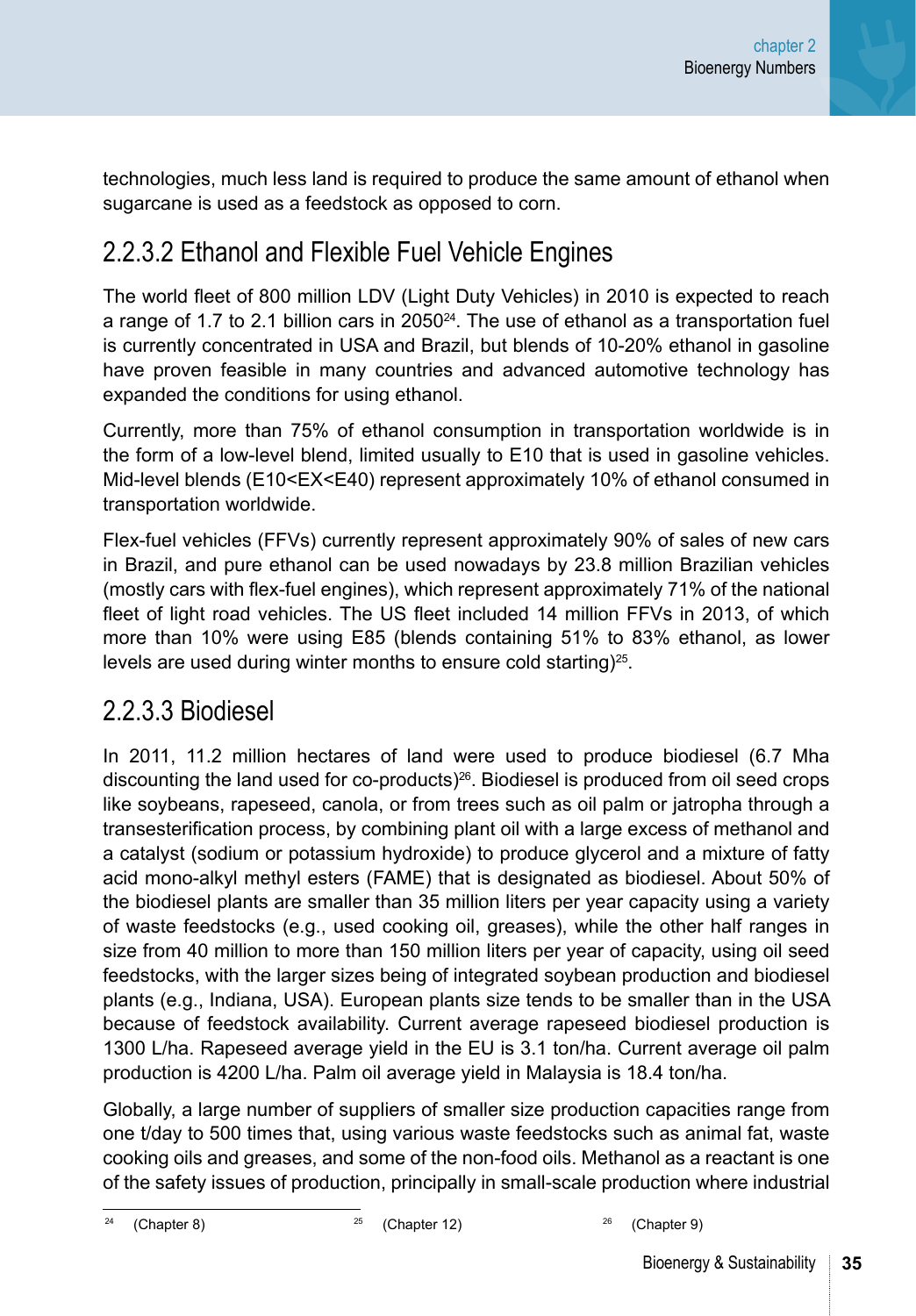standards for safety training may not exist. Biodiesel and customized oil compositions can also be made from sugars, using modified organisms including heterotrophic algae. Microalgae and cyanobacteria can generate fatty acids using sugars as feedstock from which biodiesel or other hydrocarbons can be derived. Ongoing research with these organisms aims to use brackish waters and land that does not conflict with food production, but will require improvements in engineering and reduction of costs before economically viable and sustainable systems are commercialized<sup>27</sup>.

### 2.2.3.4 Biodiesel Vehicle Engines

Biodiesel is primarily used as a 2% to 20% by volume blend with petroleum diesel. Biodiesel in blends will not separate or partition into water. In most vehicles, B5 and lower blends are approved, as long as the biodiesel meets D6751 and/or EN14214, the European biodiesel specification. The ASTM specification for conventional diesel fuel, D975, allows up to 5% biodiesel in conventional diesel fuel. A separate specification, D7467, describes the required property limits for B6 to B20 blends. Blends of B20 or higher are now accepted by most Original Equipment Manufacturers<sup>28</sup>.

### 2.2.3.5 Lignocellulosic Ethanol

The production of ethanol using lignocellulose as feedstock can use biochemical or thermochemical conversion approaches. In the biochemical route a pre-treatment of biomass is performed to separate the durable polymeric matrix of sugar-derived cellulose and hemicelluloses, and lignin, an alkyl-aromatic polymer, thus more difficult to process than grains or sugar crops. There are several leading pre-treatment options. Ethanol concentrations and rates vary depending on catalysts, temperature, and time, as well as reactor selection and process integration conditions. Additionally, pretreatment optimization conditions vary from one feedstock to another, thus generating many technology options and need for optimization. Various competing routes are under development. Considerable technical progress has been made and scaling up to commercial scales is underway but no industrial plant has operated yet at capacity. Energy balance and costs need to be improved. Integration of second generation (2G) with 1G ethanol production provides an option for fully renewable production of energy without the use of natural gas for thermal processes such as pre-treatment.

Biomass pre-treatments alone or in combination with hydrolysis lead to sugars that can be fermented to ethanol and other products. The most common application for the lignin is to process heat and electricity but additional products are being developed. Other biofuels that are also undergoing parallel technology development include other alcohols, syngas derived compounds obtained through gasification, microbial products using tools of synthetic biology, or fatty alcohols via heterotrophic algae in dark fermentation29.

[\(Chapter 12\)](#page--1-0)  $28$  ([Chapter 12\)](#page--1-0)  $29$  ([Chapter 12](#page--1-0))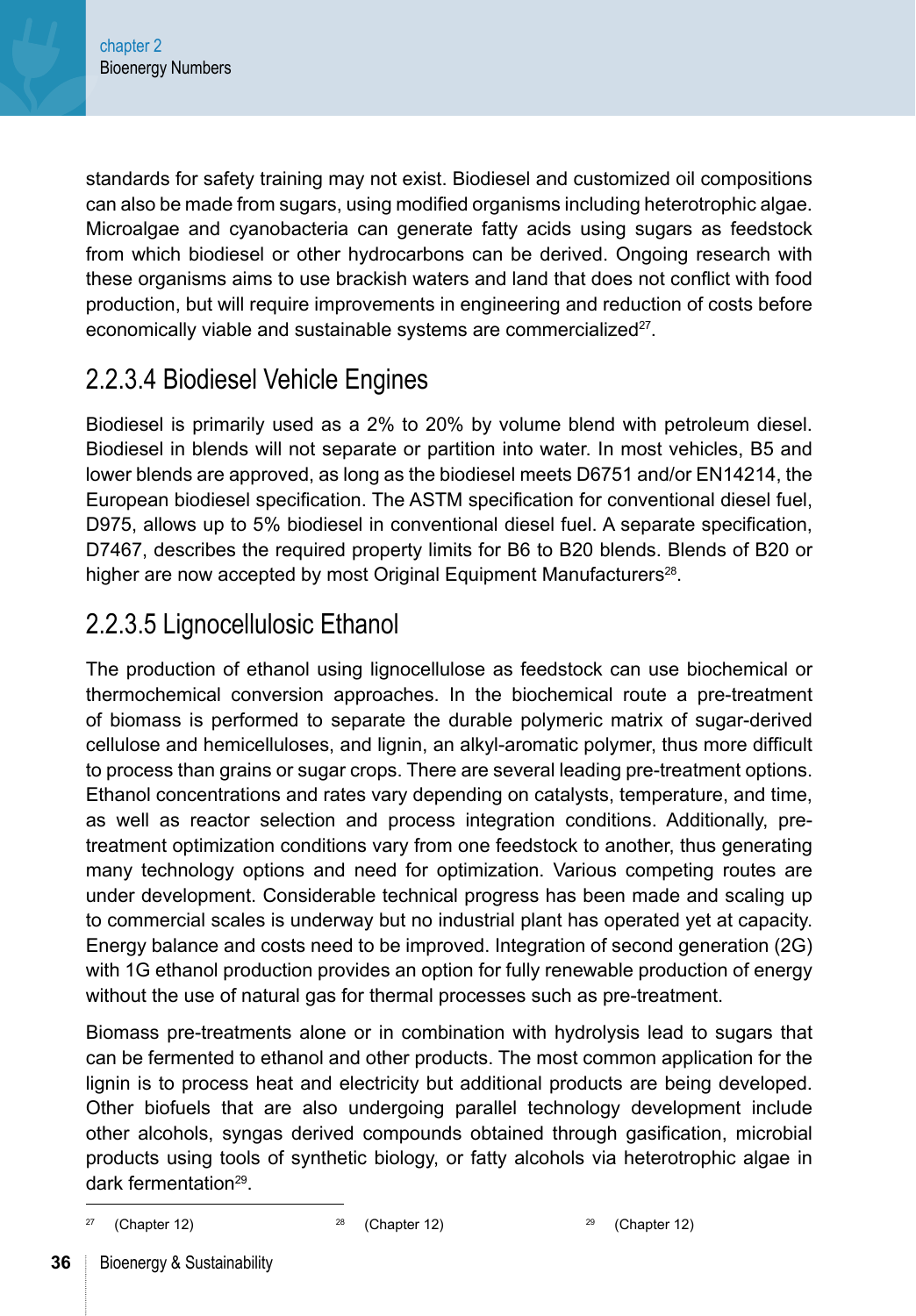### 2.2.3.6 Aviation Biofuels

Aviation biofuels have to be designed as drop-in fuels to be used with existing equipment and infrastructure that is highly regulated regarding safety and reliability. Other alternatives that imply novel power developments are not viable due to much higher costs.

International standards are in place and several pathways to aviation biofuels have been certified, but significant national, regional, and global level efforts will be required until technical confidence in a more diverse range of feedstocks and pathways for aviation biofuels is obtained. Multiple partnerships of airlines, airports, aircraft manufacturers, governments, biomass and biofuel producers and suppliers, and sustainability certification groups are leading these efforts.

The biomass gasification and catalytic Fischer-Tropsch upgrading pathway to synthetic paraffin kerosene received the first approval, because it is substantially identical to the commercial product based on coal gasification. HEFA (hydroprocessed esters and fatty acid) was approved for blends up to 50%. Since 2011, airlines collectively performed over 1500 commercial passenger flights with blends of up to 50% jet biofuel from used cooking oil, jatropha, camelina, and algae. A six-month commercial flight use study did not show adverse effects in the engines. The microbial pathway to farnesene was approved in 2014 for up to 10% blend. Other processes undergoing approval for commercial flights are in preparation and have produced sufficient fuels to start testing properties on the way to commercial flights<sup>30</sup>.

### 2.2.3.7 Renewable Diesel

Renewable diesel is a commercial hydrocarbon biofuel introduced in 2007 that reached 10% of biodiesel production by 2013. It is also referred to as "green diesel," and includes HEFA, Hydrogenated Vegetable Oil (HVO) produced from fatty acids (fats, oils, and greases) or vegetable oils, or tall oil from trees. Current thermochemical technologies include hydroprocessing and hydroisomerization technology used in petroleum refineries, although various biochemical strategies are under investigation. The products consist predominantly of isoparaffins with some residual normal paraffins and proportions can be adjusted for diesel fractions or jet fuel fractions. Technoeconomic analyses and size of production are different depending on the feedstock and co-products<sup>31</sup>.

### 2.2.3.8 Bioelectricity

Electricity can be generated from biomass through direct combustion or conversion into gaseous or liquid fuels, such as biogas, syngas and bio-oil, which are subsequently combusted. The total contribution of bioelectricity represented nearly 83 GW of capacity, and 350 TWh of generated electricity in 2012. The contribution of bioelectricity in global renewable energy systems is expected to continue to grow from today's annual 19%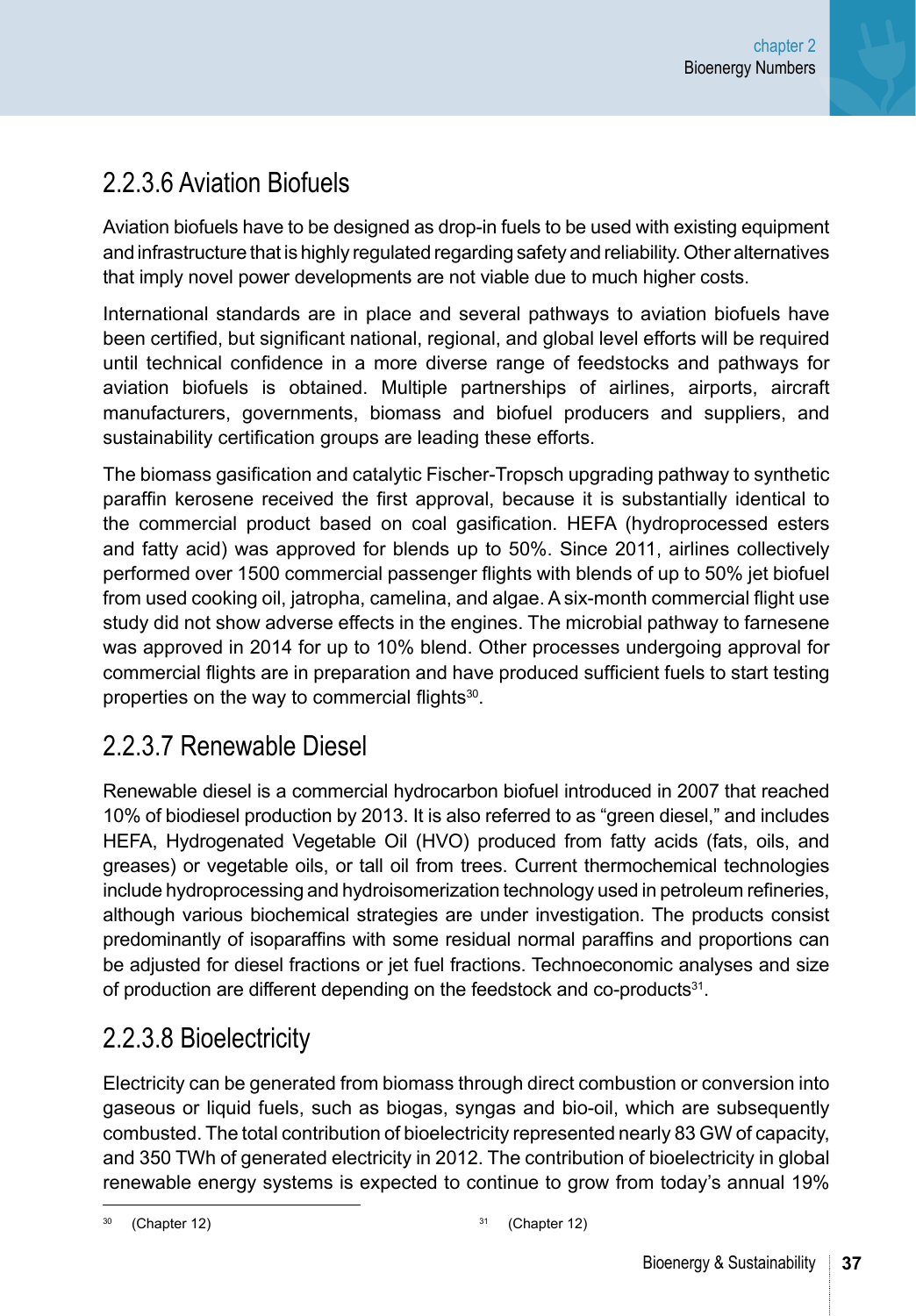to 23% by 2035<sup>32</sup>. Currently, roughly half of bioelectricity is used industrially and half is generated for municipal or residential use.

The introduction of advanced thermal cycles can increase the current efficiency (of  $co-generation processes)$  and almost double the amount of electricity produced $33$ . One of the main barriers to co-generation projects is connection to the national grid. In Brazil, the connection cost has to be paid in full by the bioelectricity supplier and, in some cases, it represents 30% of the total project investment. In order to reach the potential, the country needs to establish a free or co-shared cost policy for building the bioelectricity transmission system<sup>34</sup>.

In 2012, bioelectricity from sugarcane was responsible for almost 3% of the total consumption of electricity in Brazil. The sugarcane and bioelectricity sectors need a long-term policy to stimulate investment in this power source<sup>35</sup>. The efficiency level could be higher, but at the expense of significant increases in costs<sup>36</sup>. The implementation and evolution in cane straw recovery will eventually lead to much higher levels of surplus electricity. However, there is a potential to reach 18% by 2020-2021. On average, the current levels of electricity surplus are around 10 kWh/t sugarcane and are expected to increase rapidly in the next years<sup>37</sup>.

In 1957, Mauritius was the first country where a sugar factory started to export bioelectricity to the grid (0.28 GWh). Since then, the amount of electricity co-generated by sugar factories from bagasse has been in constant progression.

### 2.2.3.9 Biogas

Biogas, a clean gaseous fuel, is an important clean-burning energy source for both developed and developing regions. Rural communities lacking access to conventional energy distribution specially benefit from biogas initiatives. Biogas is a mixture of methane and  $CO_2$  produced by anaerobic bacteria using organic waste (urban, agricultural or industrial) as feedstock. Biogas is about 60% methane and 40% carbon dioxide and the digester effluent has greatly reduced pathogens. Conversion to gas in family-size biogas plants allows 24% of the energy content in the dung and crop residues to reach the cooking vessel, while >90% of the nutrients and >80% of the humus are returned to crop-land<sup>38</sup>.

In the BRIC nations, China and India have embraced biogas, while Brazil and Russia have not. China has over 50,000 medium- to large-scale digesters and over 40 million household digesters. India has over 4 million household digesters and several large-scale projects. In both cases, government was critical to biogas adoption, lowering financial barriers and promoting usage<sup>39</sup>. In Brazil, with clean, centralized hydroelectricity, and Russia, with large supplies of natural gas, there has been little incentive to invest in biogas. Brazil has 22 biogas facilities. While there are plans to build biogas in Brazil and Russia, the projects face tough economics without clear policy supports<sup>40</sup>. The status of

| $32$ (Chapter 3) | $34$ (Chapter 14) | $36$ (Chapter 12) | $38$ (Chapter 21) | $40$ (Chapter 14) |
|------------------|-------------------|-------------------|-------------------|-------------------|
| $33$ (Chapter 8) | $35$ (Chapter 14) | $37$ (Chapter 14) | $39$ (Chapter 14) |                   |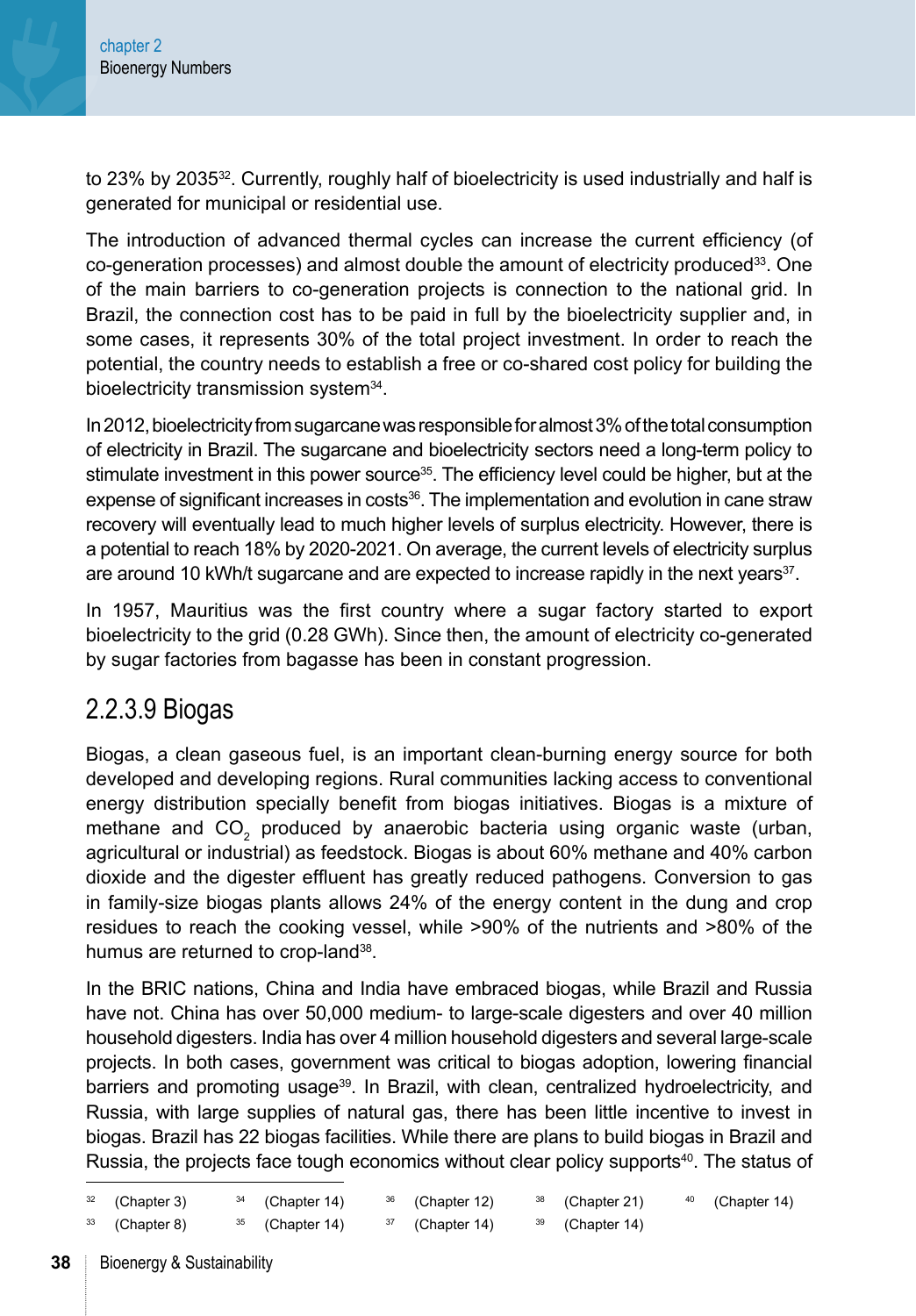#### **Box 2.3.** Decreasing lignocellulosic biofuel costs and commercialization are underway

Multiple industrial-scale plants utilizing various configurations of biochemical conversion of lignocellulose into ethanol are being constructed and coming online worldwide. The higher costs, compared to corn or sugarcane ethanol, are typically related to pre-treatment and enzymatic hydrolysis processes due to high cost of enzymes. Alternatives that could eliminate the need for enzymes such as ionic liquids pre-treatments can be expensive and require very high recovery efficiency for low cost products. Enzyme costs though are being reduced. Wastewater treatment when acid or base catalysts are present can also increase cost. Some pre-treatments require corrosion resistant materials, thus increasing capital costs. The conversion of soluble sugars to ethanol is limited by the tolerance of fermentative organism against inhibitors (e.g., furfural or 5-hydroxymethylfurfural) produced during pre-treatment and by contaminating organisms. The discovery of new detoxification methods and the development of more robust fermentative organisms are addressing this problem. In one pilot-scale example, performance evaluation was conducted of various commercial cellulase and hemicellulase enzyme cocktails with organisms that can ferment both five and six carbon sugars. In industrial conditions, current enzymes costs contribution to lignocellulosic ethanol is seven- to ten-times higher than in the mature starch ethanol production. Costs are expected to decrease with increased operational time of industrial-scale plants and continued improvements in cocktails by enzyme manufacturers. Consolidated bioprocessing options are also in development<sup>k</sup>.

biogas in Germany, California, and the U.K., three regions with similar per capita GDP and energy use, is informative. All three regions began implementing agricultural biogas in the 1970s. Today, Germany has over 7,500 medium- to large-scale plants, more than three times the rest of the EU combined and nearly 40 times the U.S. Germany's success can be traced largely to a steady drip of policy supports that started in 1991. Despite similar biogas potentials, California and the U.K. trail Germany with a little more than 1% of its capacity. Recent E.U. Directives, a desire to limit landfill, and a steady decline in offshore natural gas production have spurred the U.K. to begin biogas investment, establishing a feed-in tariff and other incentives<sup>41</sup>. While the California Energy Commission had assisted on-farm biogas installations in the past, changes in NO<sub>x</sub> emissions standards forced many to shut down, leaving farmers reluctant to reinvest. As a result, less than 1% of the state's 1,600 dairies recover biogas from their herds<sup>42</sup>.

[\(Chapter 14\)](#page--1-0) <sup>42</sup> ([Chapter 14](#page--1-0)) <sup>42</sup> (Chapter 14) <sup>k</sup> ([Chapter 12\)](#page--1-0)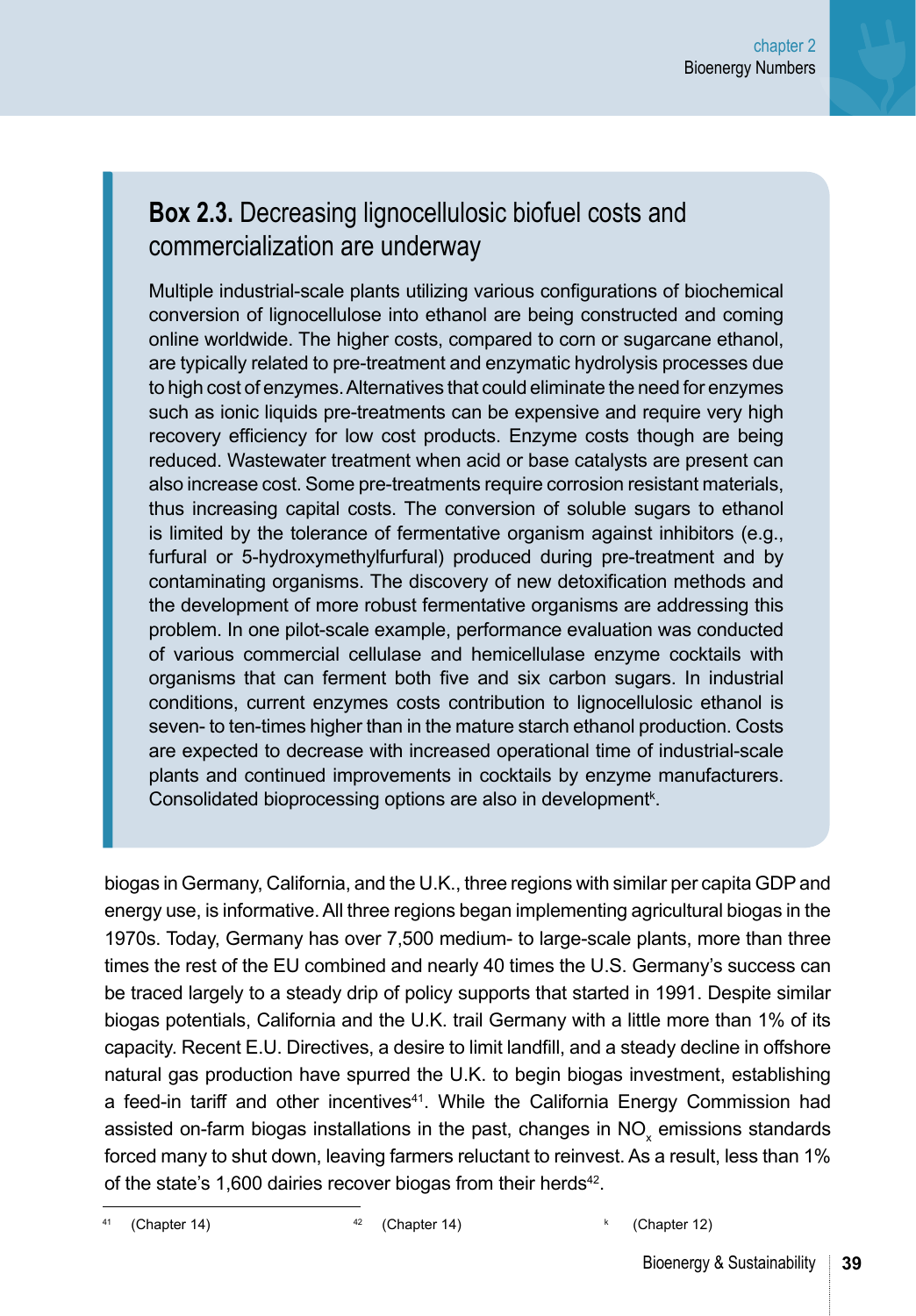### 2.2.3.10 Biogas Vehicles

Worldwide, there are about 17 million natural gas vehicles that could use upgraded biogas, including 1.7 million in Brazil, 1.5 million each in India and China, and 2.2 million in Argentina. In 2012, the International Energy Agency (IEA) projected a possible sixfold increase in use of natural gas in transportation by 203543. Because of the potential for fugitive and exhaust emissions of methane, these increases should be coupled with improved engine designs and emission controls.

### 2.2.3.11 Heat

Modern plants can provide heat to some 10,000 persons and local institutions using municipal waste, wood chips or bio-oil. In Norway, one such example has a power of 8 MW and the heat in the flue gas is recovered through condensing the water vapor, thus making each furnace effectively 10 MW. There are cleaning systems for the flue gas and the ash is collected from the bottom of the combustion chamber. The furnaces are used for base load and not operated during summer months when the demand is low. Three bio-oil burners, each 13 MW, use mainly imported bio-oil from rapeseed to cover peak demand during winter and low demand during summer. A gas burner, 1.5 MW, burns the gas that is piped down from the landfill but the gas has a low caloric value and the methane and CO<sub>2</sub> content is rather low. The plant is also equipped with some 10,000 m<sup>2</sup> of solar thermal collector panels for 7 MW additional capacity. In combination with a water accumulation tank, this heat can be stored for later use44.

More efficient cookstoves for solid biomass (e.g. wood or charcoal) are in development. It is important to recognize the need for a balance between efficiency and acceptability. While cookstove technologies now exist that are up to 90% efficient (in laboratories), they have a narrow tolerance to fuel size and moisture and thus generally require special care or pre-processing<sup>45</sup>.

## 2.2.4 Emissions

Acceptable bioenergy systems are those that lead to significant GHG emissions mitigation, while minimizing other environmental and social impacts. In the last five years, a deeper understanding of the life cycle analysis (LCA) issues in the evaluation of GHG net emissions from biofuels led to improved models and the search for better data (carbon stocks, iLUC, coproducts treatment,  $N_2O$  emissions), changing significantly some earlier results (e.g., iLUC estimates). The complexity involving different feedstocks, regions, soils, local land use contexts, and conversion processes requires more data and still better analyses to provide sound support for policies<sup>46</sup>. Yet, there is strong evidence that when well managed, bioenergy can significantly contribute to climate change mitigation<sup>47</sup>.

```
43 (Chapter 8)
```
<sup>45</sup> [\(Chapter 21\)](#page--1-0)

```
(Chapter 14)
```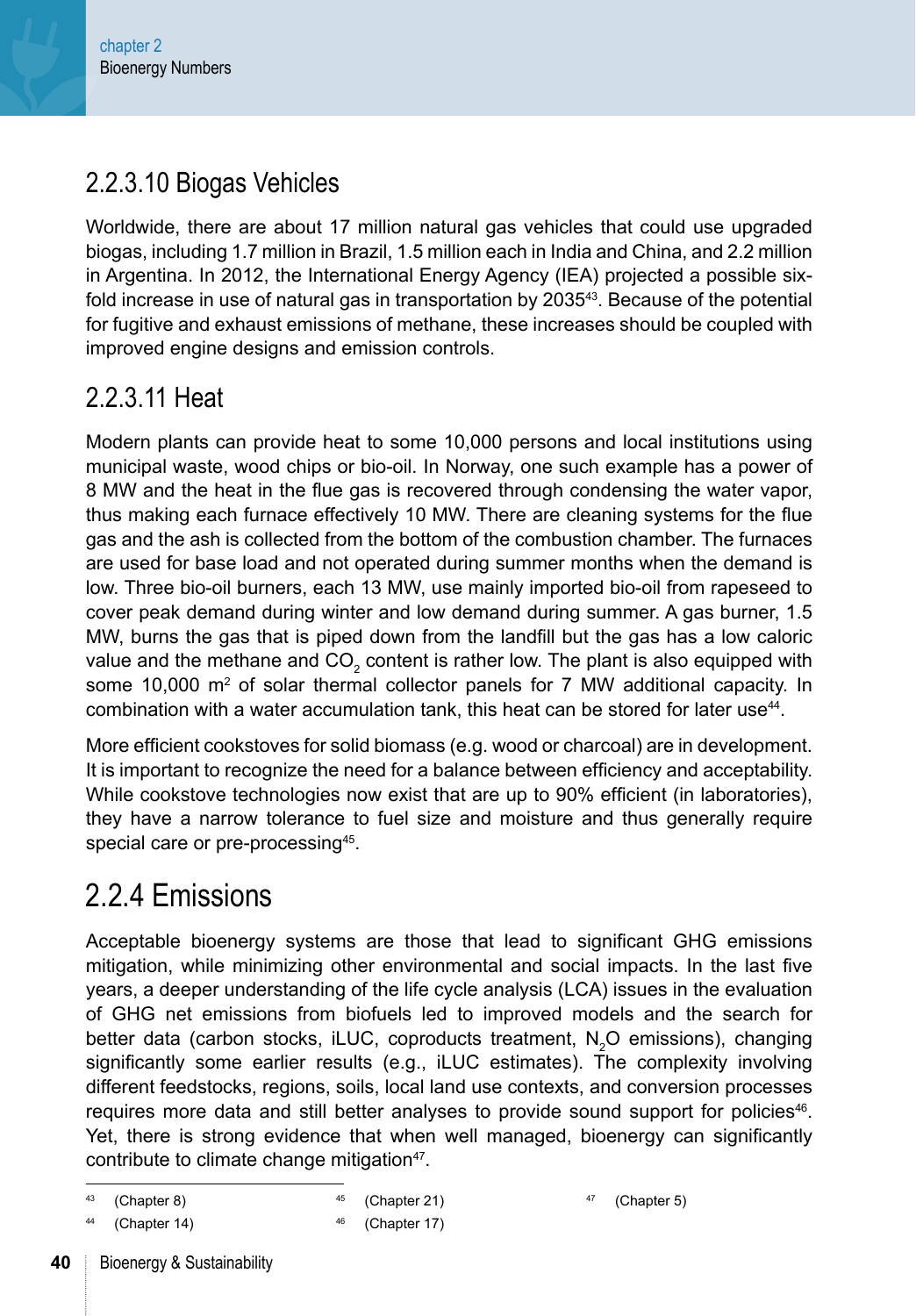### **Box 2.4.** Evidence increasingly indicates the need for valueadded co-products to establish the cellulosic ethanol industry

Traditional lines between biochemical and thermo/chemical catalytic conversion will continue to be significantly blurred with the development of processes combining aspects of biological, catalytic, and thermal treatments of biomass to produce renewable transportation fuels. Industrial development utilizing genetically modified yeast and bacteria to convert cellulosic biomass into high-value end products in a single step that combines hydrolysis and fermentation is underway. Development of fuel and chemicals as applications for antibiotics and other medical uses is continuing. Lignin conversion to chemicals and materials also offers potential additional value streams for an integrated biorefinery, with a range of possible renewable aromatics, which are common building block molecules produced currently from fossil fuels. If high throughput plants can be mass produced at small to medium scales, their environmental footprints could become smaller and the cost may be reduced sufficiently for chemicals applications. Supercritical water processing to rapidly solubilize in two stages five-carbon sugars from six-carbon sugars is being tested at small scales. This thermo/chemical pre-treatment can be coupled with a variety of chemical catalysts to produce drop-in hydrocarbon fuels. Integrated catalytic upgrading can lead to hydrocarbons in the jet, diesel, and gasoline range in addition to other chemicals also undergoing development and commercialization<sup>1</sup>.

As awareness of the evidence that combustion of fossil fuels is causing climate change has expanded, bioenergy has come to be seen as a mechanism for decreasing the carbon intensity of energy use. Approximately 50 countries now have biofuels mandates driven by their need to reduce emissions<sup>48</sup>. When done right, biofuels can contribute to significant decreases in emissions relative to fossil alternatives. Emissions should be calculated in an integrated framework that considers all mass flows including co-products. A recent and highly detailed well-to-wheels analysis of life cycle GHG emissions concluded that relative to the use of petroleum, ethanol from maize grain, sugarcane, maize stover, switchgrass and Miscanthus would reduce emissions by 19–48%, 40–62%, 90–103%, 77–97% and 101–115%, respectively49. Biodiesel provides 30–60% mitigation (no LUC considered).

LUC GHG emissions of oil seeds based biodiesel are subject to great debate, varying from 34 to 62 g  $CO<sub>2</sub>e/MJ<sup>50</sup>$ . The iLUC effects are usually calculated through

<sup>50</sup> [\(Chapter 17\)](#page--1-0)

<sup>(</sup>[Chapter 3](#page--1-0), [Chapter 20\)](#page--1-0)

<sup>(</sup>[Chapter 10](#page--1-0), [Chapter 17\)](#page--1-0)

<sup>l</sup> [\(Chapter 12\)](#page--1-0)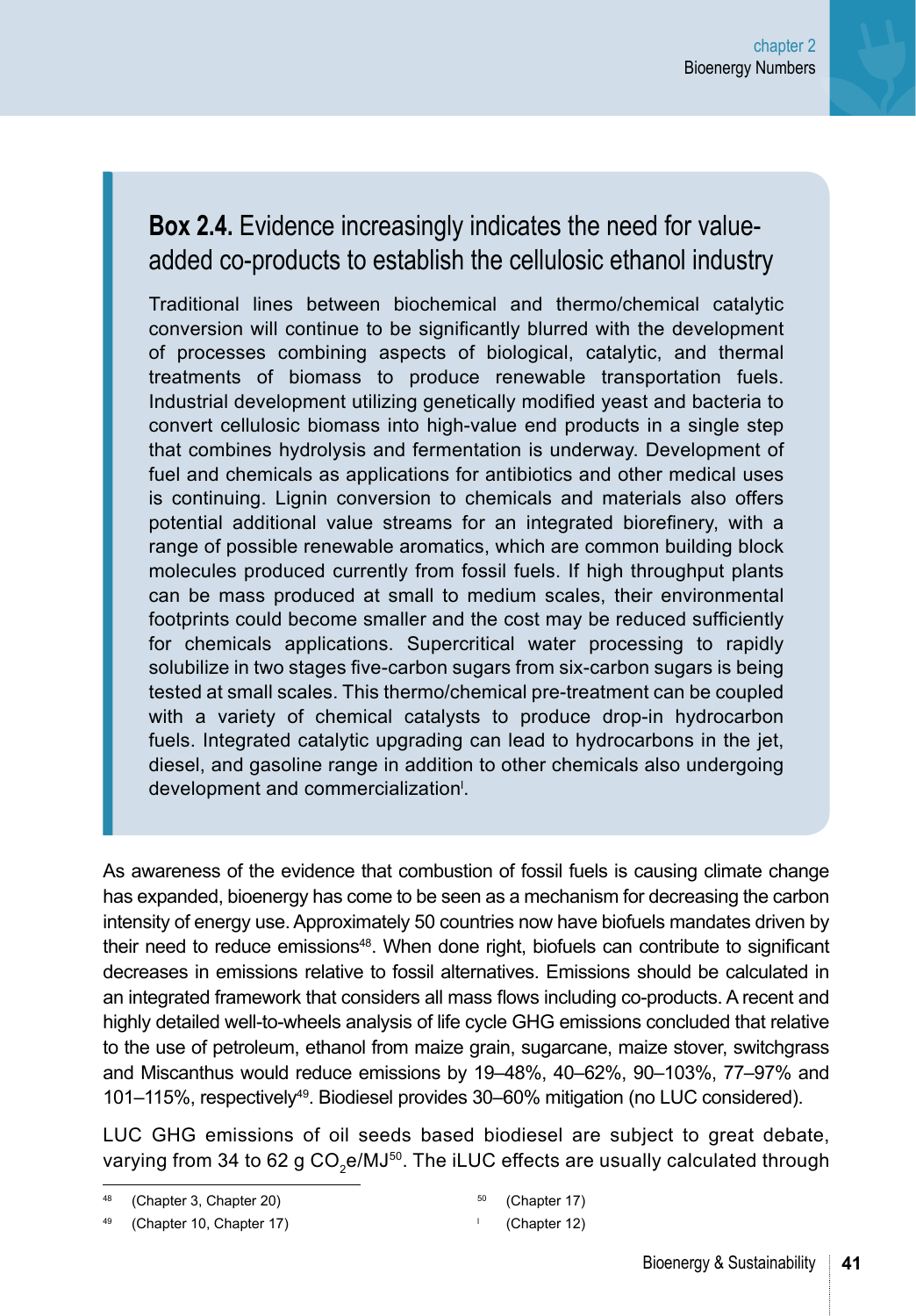the use of economic market equilibrium models. With respect to corn ethanol production, the initial LUC effect of US corn ethanol was proposed as  $104$  q CO<sub>2</sub>equivalent (CO<sub>2</sub>e) per megajoule (MJ) (for reference purposes, the emission factor of gasoline is 92 g CO<sub>2</sub>e/MJ). Various model improvements re-estimated LUC related GHG emissions that decreased to 32 g  $CO<sub>z</sub>e/MJ$  and more recently to 15 g  $CO<sub>2</sub>e/MJ.$  Significantly lower values for corn ethanol (e.g. 7 g  $CO<sub>2</sub>e/MJ$ ) have also been found51.

Because of methane's high GHG multiplier (CO<sub>2</sub>e = 34 over 100 years; 86 over 20 years<sup>52</sup>), fugitive methane emissions can also be a problem in biogas systems $53$ . In addition to possible leaks in collection and transmission, when the gas is used in lean burn internal combustion (IC) engines for transportation or electricity generation, the combustion kinetics allow two to three percent of the methane to escape in the exhaust<sup>54</sup>. These methane emissions are often not regulated for stationary sources. If the IC engines operate with stoichiometric air/fuel mixture, methane presence in the exhaust is not significant.

## 2.3 Bioenergy Expansion

## 2.3.1 Land Availability

Is there enough land available to sustainably produce food, feed and biomass for energy for a growing population? Some argue that due to anticipated low rates in yield improvements food demand will outstrip production by 30% over the coming 35 years, requiring an additional 130-219 Mha of agricultural land. Estimates of net land demand for biofuels based on observation of the 34 largest biofuel producing countries, which accounted for over 90% of global production in 2010, indicate that the increase in biofuel production (2000 to 2010) resulted in a gross land demand of 25 Mha out of a total of 471 Mha arable land. However, nearly half the gross biofuel land area was associated with commercial co-products (primarily animal feeds, e.g., distillers dry and wet grains, soy and rape meal) leaving a net direct biofuel land demand of 13.5 Mha (2.4% of arable land area). Despite this increased demand for land for biofuel feedstock production, overall there was a decline in agricultural land area of 9 Mha in the countries evaluated. Increasing cropping intensity was found to have more than compensated for the decline<sup>55</sup>.

<sup>51</sup> [\(Chapter 20\)](#page--1-0)

<sup>52</sup> (IPCC 2013)

<sup>&</sup>lt;sup>53</sup> Flesch, T.K., R.L. Desjardins and D. Worth. 2011. Fugitive methane emissions from an agriculture biodigester. Biomass and Bioenergy 35(9):3927-3935

<sup>54</sup> Nielsen, M. and J.B. Illerup. 2004. Danish emission inventories for stationary combustion plants: Inventories until year 2002. Research Notes from NERI No. 200, National Environmental Research Institute, Ministry of the Environment, Denmark and Environmental Protection Agency (EPA, USA).

<sup>55</sup> [\(Chapter 9\)](#page--1-0)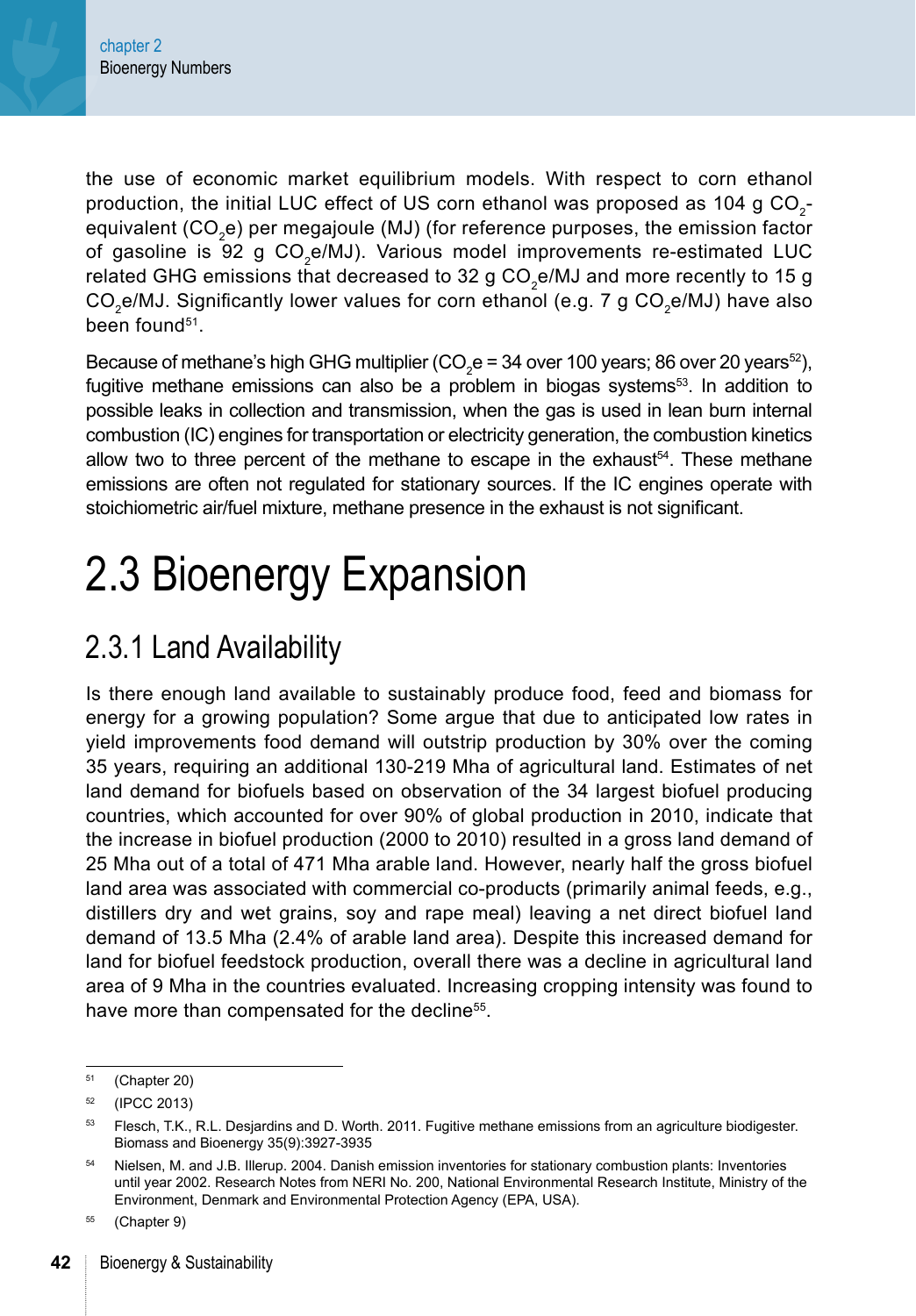A gross land demand for modern bioenergy was estimated at between 50 Mha and 200 Mha by 2050. Whilst highly uncertain, this scale of land use would deliver between 44 and 135 EJ/yr of modern bioenergy in 2050. Approximately 0.7 EJ per Mha is a reasonable ballpark land use intensity for production of modern bioenergy at this scale in the  $2050$  timeframe<sup>56</sup>

Potentially available land for bioenergy expansion is exclusive of anticipated demands for cropland, natural forests and forest plantations, urban land (including allowance for expansion), and increased land for biodiversity. One major opportunity to compensate for growth in biomass resource use is to intensify the use of low productivity pastureland and make use of (part of) the available area of pasture, which is estimated to be around 950 Mha, for multipurpose agriculture. Pastureland makes a small contribution to global supplies of dietary protein and calories, and in many regions productivity is low due to lack of management and inputs. In such locations, pasture intensification to generate surplus land for bioenergy may be much simpler and offer comparatively greater benefits than the conversion of cropland. For sustainability reasons it is also recommended to use marginal, low productivity lands coupled with bioenergy crops that can adapt to poorer soils and rainfed conditions.

At a global level, land is not a constraint.

Land available for rainfed agriculture is estimated to be 1.4 Bha of 'prime and good' land and a further 1.5 Bha of marginal land that is 'spare and usable'. Around 960 Mha of this land is in developing countries in sub-Saharan Africa (450 million ha) and Latin America (360 million ha) with much, if not all of it, currently under pasture/ rangeland<sup>57</sup>. There is also a sizable potential in the US<sup>58,59</sup>. The critical question is not one of managing a competition for land between energy and food, but rather whether and how bioenergy production can be gracefully incorporated into human and natural systems.

These current estimates for the land demand of bioenergy are lower than other estimates because of the inclusion of key factors supported by recent analysis: (1) the ability of bioenergy to recycle biomass through the use of wastes and residues, (2) crop yield growth supported through investments in infrastructure and (3) development of capacity in agriculture and forestry. Furthermore, the potential to use alternative crops and in particular to increase the area of perennial cropping will diversify agricultural landscapes and provide novel and productive tools to manage and ameliorate the impacts of intensified food cropping<sup>60</sup>.

<sup>56</sup> [\(Chapter 9](#page--1-0))

<sup>57</sup> [\(Chapter 9](#page--1-0))

<sup>58</sup> [\(Chapter 8](#page--1-0))

<sup>59 (</sup>U.S. Billion-Ton Update: Biomass Supply for a Bioenergy and Bioproducts Industry - 2011 BT2 (U.S. Department of Energy)

<sup>60</sup> [\(Chapter 9](#page--1-0))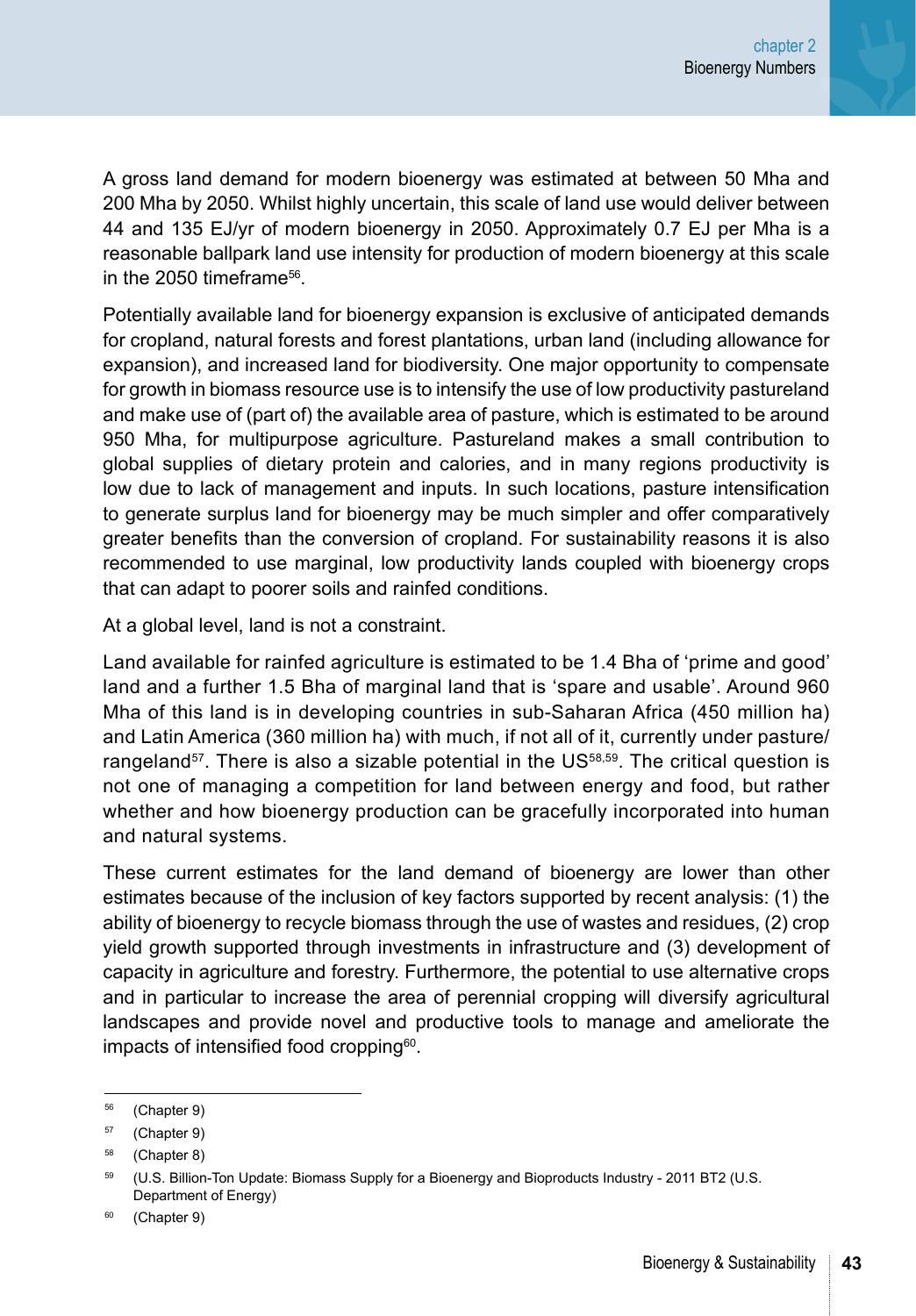## 2.3.2 Biomass Production Potential

While traditional bioenergy is derived from a wide variety of tree species and crop residues, currently only a few crops supply the bulk of biofuel production globally. Of the four largest sources of biofuels, maize and sugarcane (bioethanol), soybean and rapeseed (biodiesel), sugarcane appears to be best poised for substantial growth in the future. Many other areas of the globe would be suited to replicate Brazil's success in developing an environmentally and economically sustainable sugarcane bioethanol industry. Because of projected increases in demand for food, the continued use of maize for biofuel may depend, in the long-run, on the rate of yield improvement for regions in the world outside the USA<sup>61</sup>.

Taking account of the need to protect the Amazon, conserve biodiversity and avoid conflict with food production, the Brazilian government has mapped 63.5 Mha suitable for sugarcane production. This would not require the clearance of natural ecosystems, but would require significant expansion onto pasturelands, largely in the Cerrado region, with low stocking density. This would need to be compensated by improvement of the remaining pasture to support an increase in the number of head per hectare. This land area could allow the production of 800 Bl of ethanol by 2030, which in energy terms would be equivalent to 15% of total global liquid fuel use in 2009, while the bagasse could provide 30 GW of electricity. This expansion of sugarcane production is likely to be incentivized by the uncertainties in petroleum prices and by climate change driving a demand for biofuels with low net GHG emissions. However, it will require the development of new varieties capable of production under marginal, warmer and drier environments, as well as substantially different soils. Maintaining yield in these new areas will be important to minimizing land demand<sup>62</sup>.

Many crops and even as yet undomesticated plants, have the potential to become important feedstocks. Lignocellulosic biomass in the form of energy crops, agricultural wastes and forest residues represents the most abundant source of renewable biomass with production of  $10^{10}$  metric tons on an annual basis, which is about half of the biomass produced in the world. This resource is widely recognized as the primary future feedstock for the biofuel and bio-based industry; it could produce up to 442 billion liters of bioethanol per year due its high diversity around the world<sup>63</sup>. Although many plant species can be used for production of lignocellulosic fuels, Miscanthus, a C4 perennial grass, and a close relative of sugarcane, has attracted particular interest as a promising resource for use as both solid combustion fuel and as a feedstock for liquid fuels given its high yield potential, low requirements for soil tillage, weed control and fertilization as well as the long crop cycle of up to 25 years $64$ .

While it is anticipated that a range of herbaceous perennials could become viable sources of biomass on land unsuited to food crops, this is already an established

- $63$  [\(Chapter 11\)](#page--1-0)
- $64$  [\(Chapter 11\)](#page--1-0)

 $61$  [\(Chapter 10\)](#page--1-0)

[<sup>\(</sup>Chapter 10\)](#page--1-0)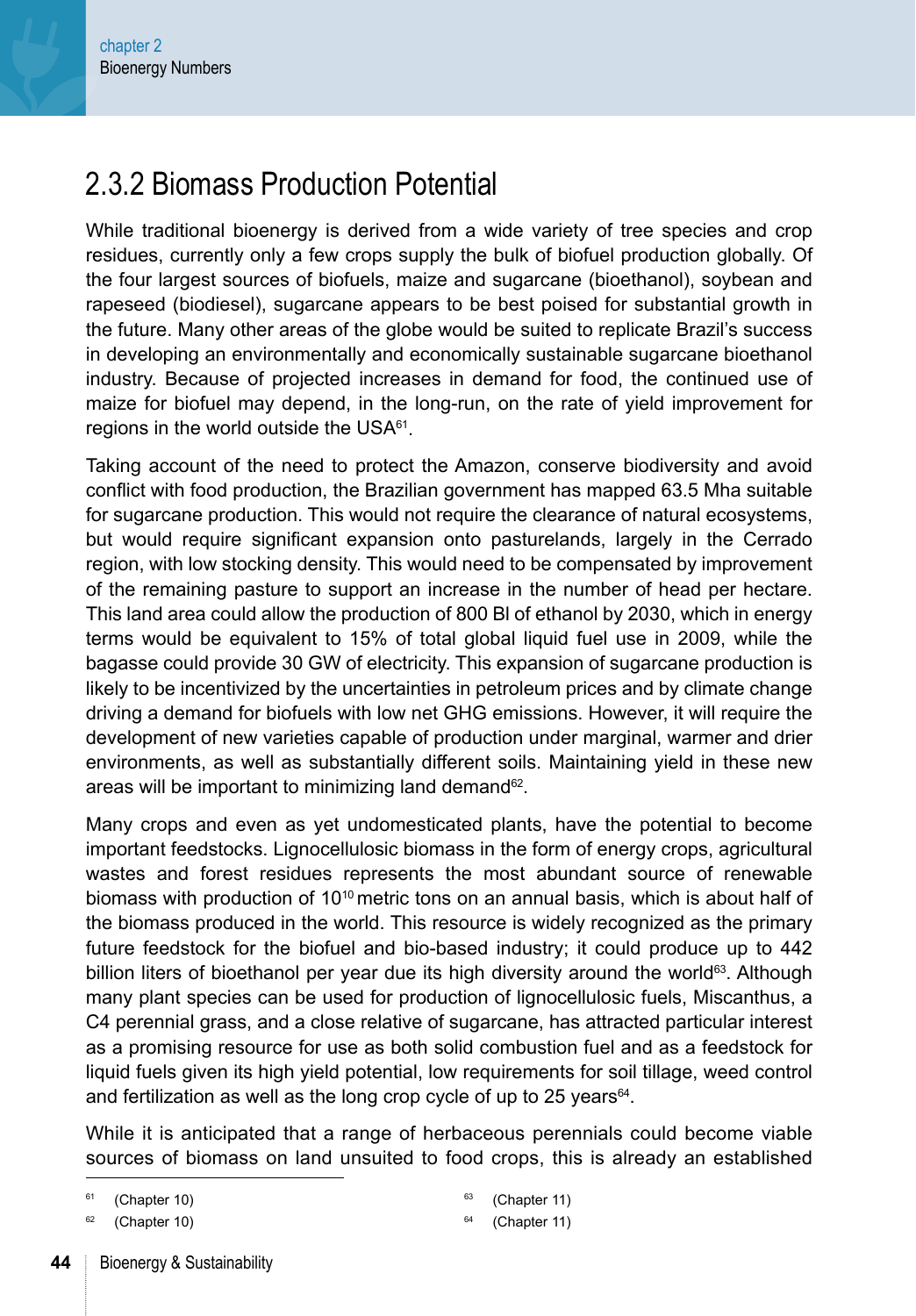#### **Box 2.5.** Recuperating soils with bioenergy

There is enough land available for substantial bioenergy production and increased food demand, considering impacts of global change affecting crop production, yield increase predictions, and preservation for urban areas, forestry and protected land. This land is concentrated in Latin America and Sub-Saharan Africa (over 900 Mha rainfed land available), and presently used predominantly for low intensity grazing. Developed countries also have land available but the agricultural area is expected to remain stable. In addition, there is about 607 Mha of farmland available that have become degraded. Not only can degraded and marginal land be used for bioenergy feedstock production, but in doing so, the land can be rehabilitated and improved, providing a positive impact on soil quality<sup>m</sup>, soil carbon<sup>n</sup>, productivity and again on food security. Long before the world reaches any significant fraction of 200 Mha devoted to modern bioenergy, we will have ample opportunity to be guided by experience rather than projection<sup>o</sup>.

fact for the many pulp and round wood supply operations that meet ISO 14001 sustainability standards<sup>65</sup>.

In 2006, global production of wood pellets was between 6 and 7 Mt worldwide (not including Asia, Latin America and Australia). In 2010, it reached 14.3 Mt or 0.26 EJ (including these countries) while consumption, predominantly for biopower, was close to 13.5 Mt, representing an increase of more than 110% in 4 years. Production capacity from pellet plants has also increased worldwide reaching over 28 Mt  $yr<sup>-1</sup>$  in 2010. The European Union is the main market for wood pellets, but the gap between European production and consumption has grown to become 8 fold<sup>66</sup>.

Organic post-consumer waste and residues and by-products from the agricultural and forest industries, which contribute a major part of biomass for energy today, will not suffice to meet the anticipated levels of longer term biomass demand. Thus, much of the bioenergy feedstock will have to come from dedicated production. Meeting future demands of wood will require investment in energy tree breeding and enabling policies that tackle the environmental concerns surrounding forest management, new plantings and residue removal. The claims that large-scale microalgae production will meet future energy needs have not been substantiated $67$ .

Meeting future energy needs with high productivity perennial feedstocks, both woody crops and grasses, will require expansion of agronomic research and breeding

- $(Section 2.4.2)$  $(Section 2.4.2)$  $(Section 2.4.2)$
- <sup>n</sup> ([Section 2.4.3](#page-25-0))
- ([Chapter 9](#page--1-0))

 $65$  [\(Chapter 10\)](#page--1-0)

<sup>&</sup>lt;sup>66</sup> [\(Chapter 10\)](#page--1-0)

 $67$  [\(Chapter 10\)](#page--1-0)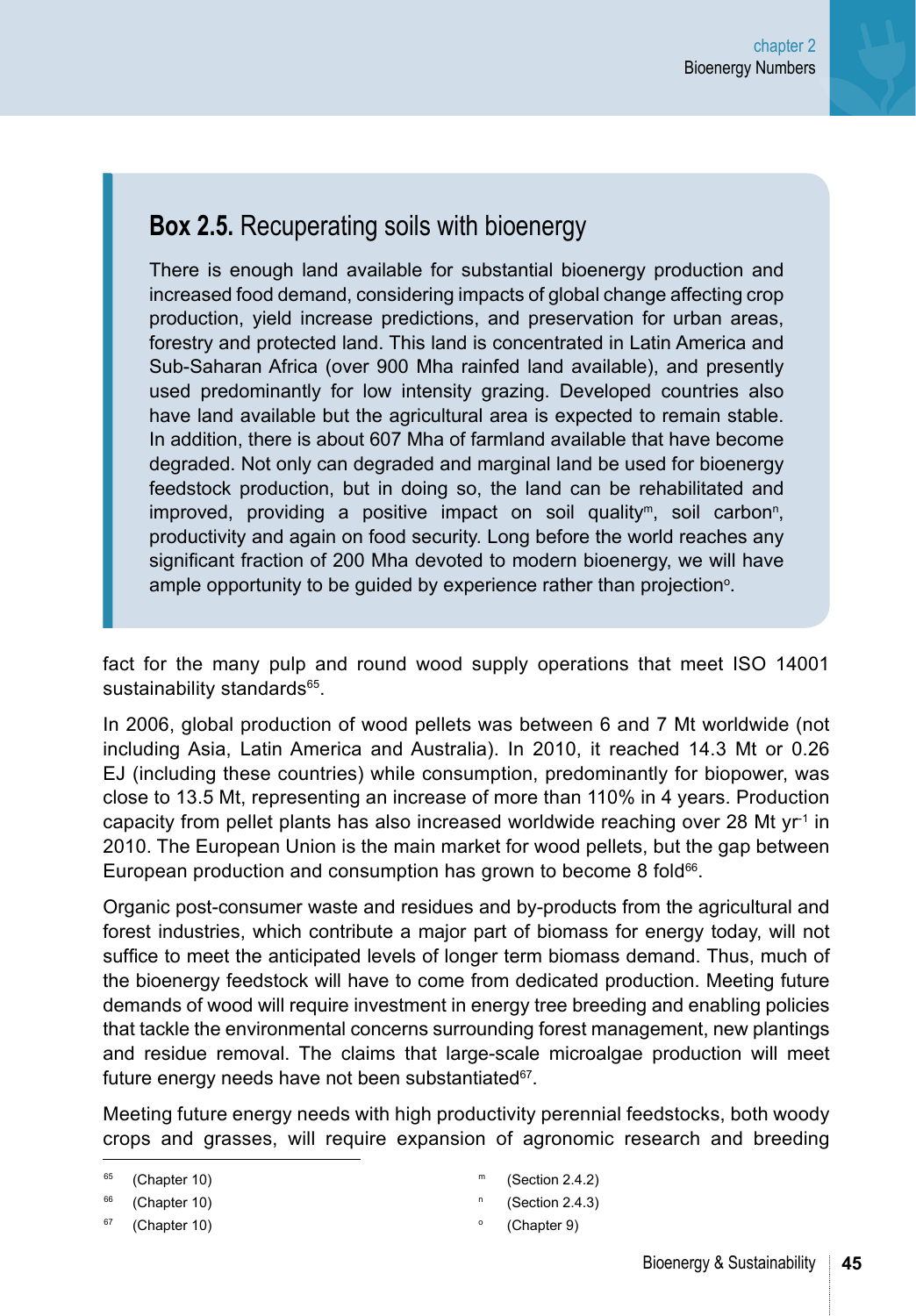trials on marginal land and land unsuited for food crop production. A broader conceptualization of multipurpose agriculture will also require an improved definition of land suitability classes, including land unsuited to food crop production68.

While much of the focus of feedstock research has been on biomass crop production, cost effective delivery of feedstocks also requires improved logistics. Biomass harvesting, collection, baling, transport, drying, storage and pre-treatment should all be efficiently and cost-effectively designed to enhance the overall sustainability of bioenergy projects. Except for some large-scale commercial crops such as sugarcane or corn, biomass supply chains for bioenergy production are currently underdeveloped. Significant improvements could be achieved by modernizing the logistic operations to make them more efficient. Capitalization, replication or adaptation experiences could be derived from the existing commercial biomass supply chains. Modern biomass supply chains offer significant possibilities for gathering all types of biomass and synergizing their physico-chemical properties with subsequent energy conversion processes<sup>69</sup>.

## 2.3.3 Bioenergy Costs

Cost trends of commercial biofuels and bioenergy were reviewed for many countries and expressed as levelized cost of biofuel—a function of feedstock cost. For biodiesel, the oil feedstock costs contribute 80% to 90% of the estimated production cost, unless derived from wastes. For ethanol from corn and sugarcane, the feedstock contributed 60% to 80% of the cost70. Multi-biomass utilization costs (biomass co-firing or co-combustion) for simultaneous use of straw and reed canary grass was investigated and a 15–20% cost reduction was obtained simply by using the two biomass sources instead of one $71$ .

The 2012 ethanol prices in Brazil and U.S. are shown<sup>72</sup>. The Brazilian government has held the gasoline price at the refinery gate (ex-taxes) at approximately 70 US\$/barrel for the last 5 years, significantly below the international parity prices formerly adopted. In Brazil, taxes have historically represented more than 40% of the final price of gasoline<sup>73</sup>.

The capital costs of advanced biofuel conversion technologies are currently estimated at factors of 4 to 5 higher than commercial ethanol plants, so capital cost will contribute more to the cost of advanced biofuel production cost, depending on the conversion plant size, among other factors74. Stable policies become even more important when capital costs are a large part of the fuel price.

Projections from linked models of feedstock production, logistics with pre-processing, and conversion techno-economic analysis of advanced conversion for the nth plant indicate a decrease in the minimum ethanol selling price of around 10% as a refinery

```
71(Chapter 11)
```
<sup>72</sup> [\(Chapter 12 Figure 12.7](#page--1-0))

```
(Chapter 12)
```
 $69$  [\(Chapter 11](#page--1-0))

 $68$  [\(Chapter 10](#page--1-0))

 $70$  [\(Chapter 12](#page--1-0))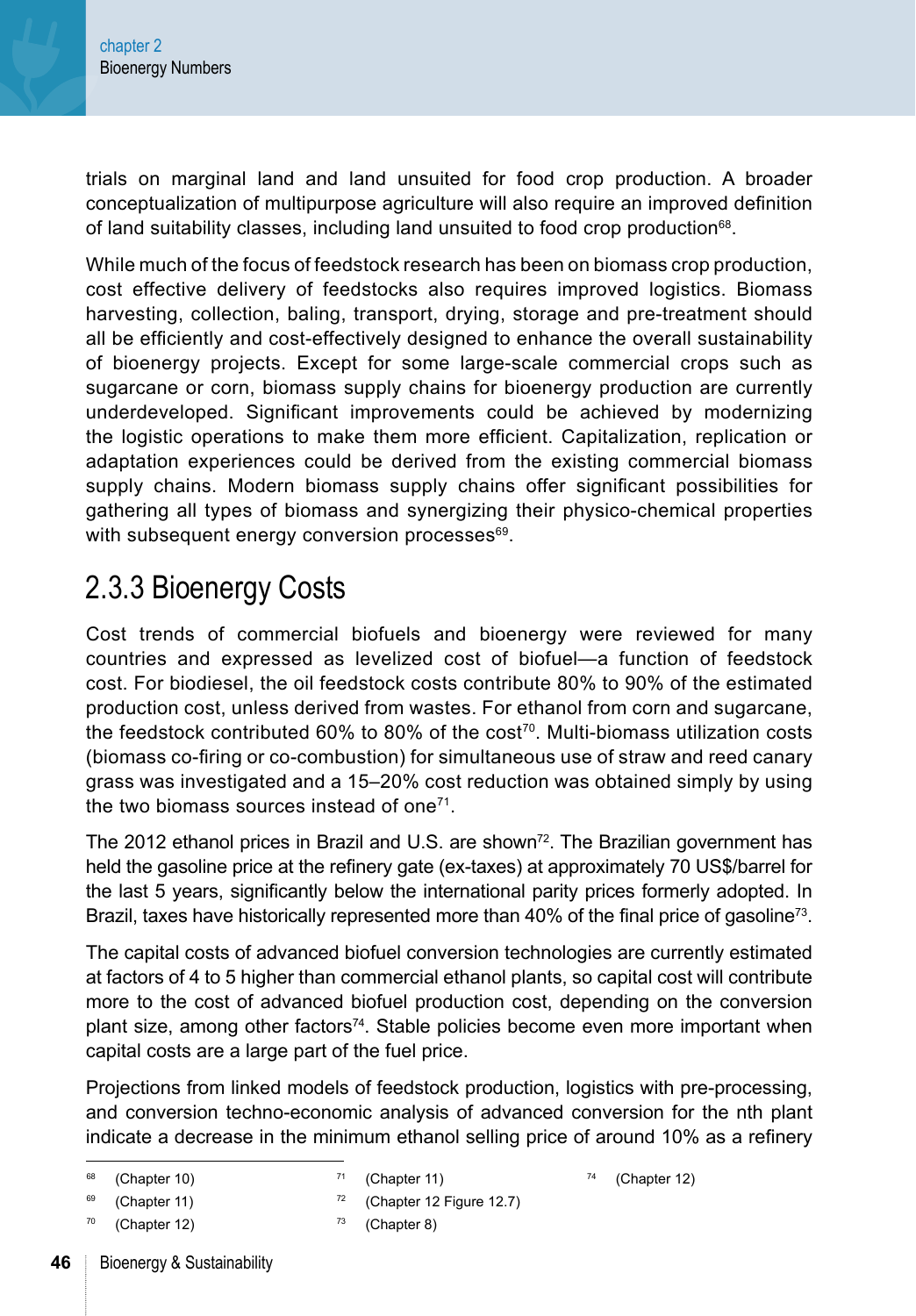scales up from 2000 to 10000 Mg/day, while increasing the GHG emissions intensity by about 16% for corn stover. Estimates of economies of scale for switchgrass indicate similar decreases for that feedstock<sup>75</sup>.

Biofuels costs were estimated for 2012, projected for 2020 and compared to fossil fuel costs in an analysis of more than 15 lignocellulosic biofuel plants planned to be online within the next few years<sup>76</sup>. Compared to today's estimated production costs, significant improvement is possible in both the enzymatic hydrolysis and thermochemical lignocellulosic ethanol pathways. By 2014, in industrial conditions, enzymes cost contribution to lignocellulosic ethanol is described by industry as sevento ten-times higher than in the mature starch ethanol production; costs are expected to decrease with increased operational time of industrial-scale plants and continued improvements in cocktails by enzyme manufacturers. Similarly, the thermochemical routes for hydrocarbon fuels are also expected to reduce their costs<sup>77</sup>.

## 2.3.4 Biomass Supply in the Face of Climate Change

The median of studies<sup>78</sup> indicate that climate change will cause a 0 to -2.5% decline in maize and wheat yields per decade and none in rice and soybean. This appears small in relation to historic rates of yield improvement per decade in these crops. But there are several caveats in relation to a range of conditions that may on balance become more common, like extreme weather events and altered pest and disease incidence. Tropospheric ozone, which is today some ten times pre-industrial levels, is already estimated to cause yield losses of around 10% in these crops and levels may increase by increasing temperatures and nitrogen oxide emissions, especially in Southeast Asia. By contrast empirical field scale enrichment of CO<sub>2</sub> to anticipated 2050 levels increased the yield of rice, wheat and soybean (C3 crops) by about 15%, but did not affect maize (C4) yield<sup>79</sup>. The development of perennial grasses and coppice systems could provide resilience for regions facing heavier rainfall and erosion under climate change. Similarly, exploration of alternative energy crops for semi-arid regions could improve the adaptive capacity of bioenergy systems.

## 2.3.5 Impacts of Bioenergy Expansion on Biodiversity and Ecosystems

The effects of biofuel feedstock production on biodiversity and ecosystem services are context specific, and need location-specific management<sup>80</sup>. Policies addressing environmental impacts of bioenergy should be informed by assessments specific for the location, rather than relying on average/generic data and simple footprints and efficiency metrics<sup>81</sup>.

```
78 reviewed by the IPCC (2013)
79 (Chapter 4)
                                  81(Chapter 18)
```
<sup>80</sup> [\(Chapter 16](#page--1-0))

 $75$  ([Chapter 12](#page--1-0))

<sup>76</sup> ([Chapter 12 Figure 12.21](#page--1-0))  $77$  ([Chapter 12 Figure 12.21](#page--1-0))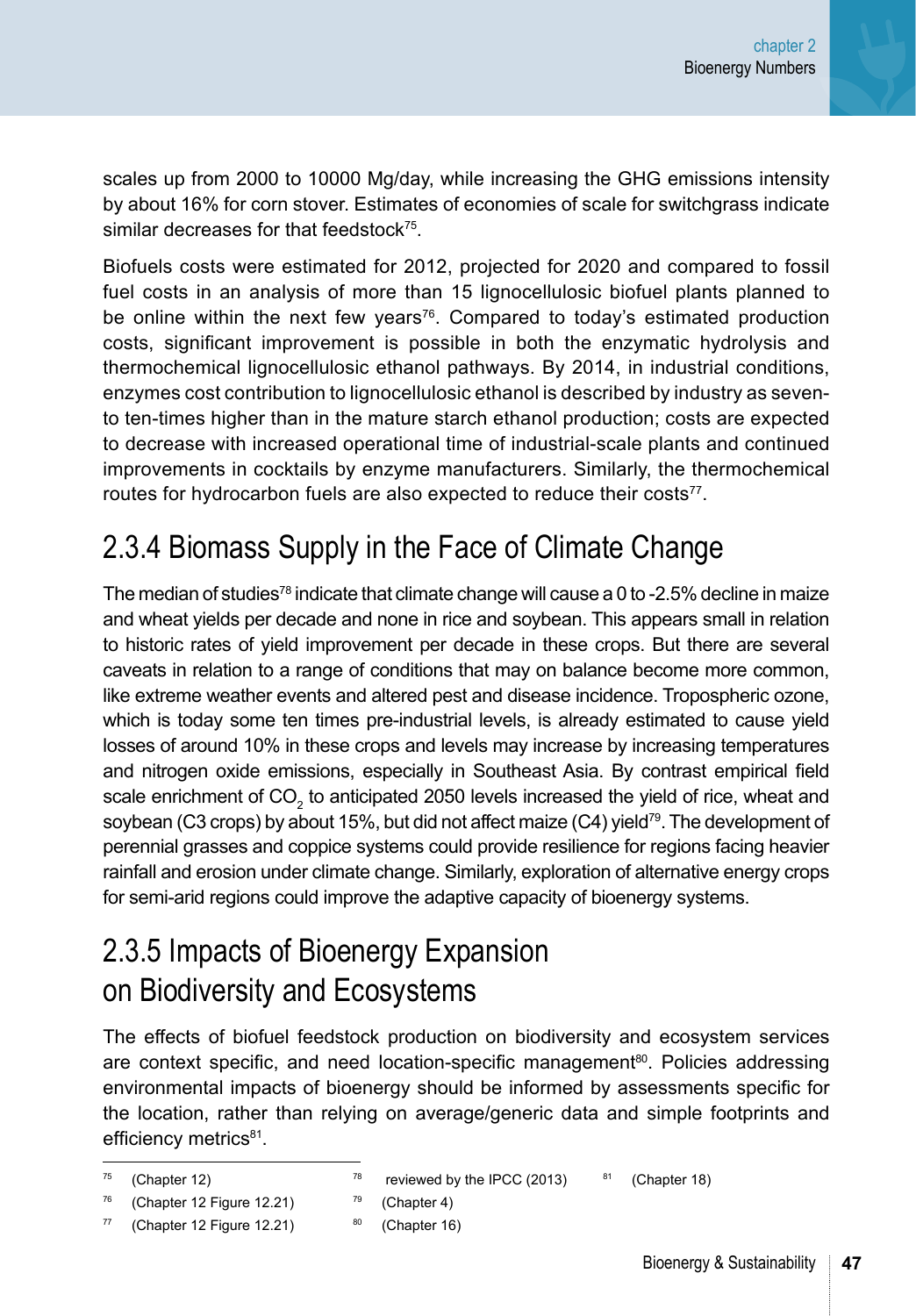#### **Box 2.6.** The use of pastureland marginal lands provides an important economic potential

Increasing animal stocking densities to currently-attainable, climate appropriate levels, would allow existing pastureland to support 3.8 fold more animals. Bringing the poorest-performing pastures up to 50% of their maximum attainable density would more than double the global stock of grazing animals<sup>p</sup>. Actions to improve pasture conditions, along with livestock production intensification, can effectively make large amounts of land available for alternative uses<sup>q</sup>. Gross estimates of the potential for energy crops on possible surplus good quality agricultural and pasturelands range from 140 to 290 EJ/yr (surplus 'Very Suitable' and 'Suitable' land at 10 and 20 odt ha<sup>-1</sup> yr<sup>-1</sup>)'.

The potential contribution of water-scarce, marginal and degraded lands could amount to 80 EJ/yr ('Moderately' + 'Marginally Suitable' Land; 5 odt ha<sup>-1</sup> yr<sup>-1</sup>)<sup>s</sup>. For example, saline soils could support as much as 50 EJ of biomass for energy<sup>t</sup>. Arid lands cover 30% of the Earth's land surface and could be used to produce agave for ethanol production<sup>®</sup>.

Sustainable biofuels and biodiversity management requires cross-sectoral integrated planning and regular monitoring of selected, cost effective and policy relevant indicators. Cost effective, landscape-level biodiversity indicators are in development but await application over most of the developing world<sup>82</sup>.

Conservation of priority biodiversity is paramount; management practices in biofuels production should aim to minimize threats<sup>83</sup>.

Much attention has been given to the use of biodiverse systems for expansion of bioenergy production, with the concept that they could serve both biodiversity and production. However, analysis of this land sharing concept finds that because of the large areas required by these less productive systems, for most areas of the globe, high productivity monocultures are ironically more effective for biodiversity by sparing land through high productivity. For example, mixed-grass prairie would require 6x the land area of an unfertilized Miscanthus system to deliver the same amount of bioenergy $84$ . In addition to the land spared by highly productive monocultures, expanded use of energy crops within conventional agricultural cropping systems can also improve diversity through integrated agroforestry systems, establishing perennials on fragile parts of the landscape, and using winter energy crops to complement summer annual food crops in temperate climates.

| $82$ (Chapter 16)         | $84$ (Chapter 10) | (Chapter 9) | (Chapter 9)  | (Chapter 10) |
|---------------------------|-------------------|-------------|--------------|--------------|
| <sup>83</sup> (Chapter 5) | (Chapter 9)       | (Chapter 9) | (Chapter 14) |              |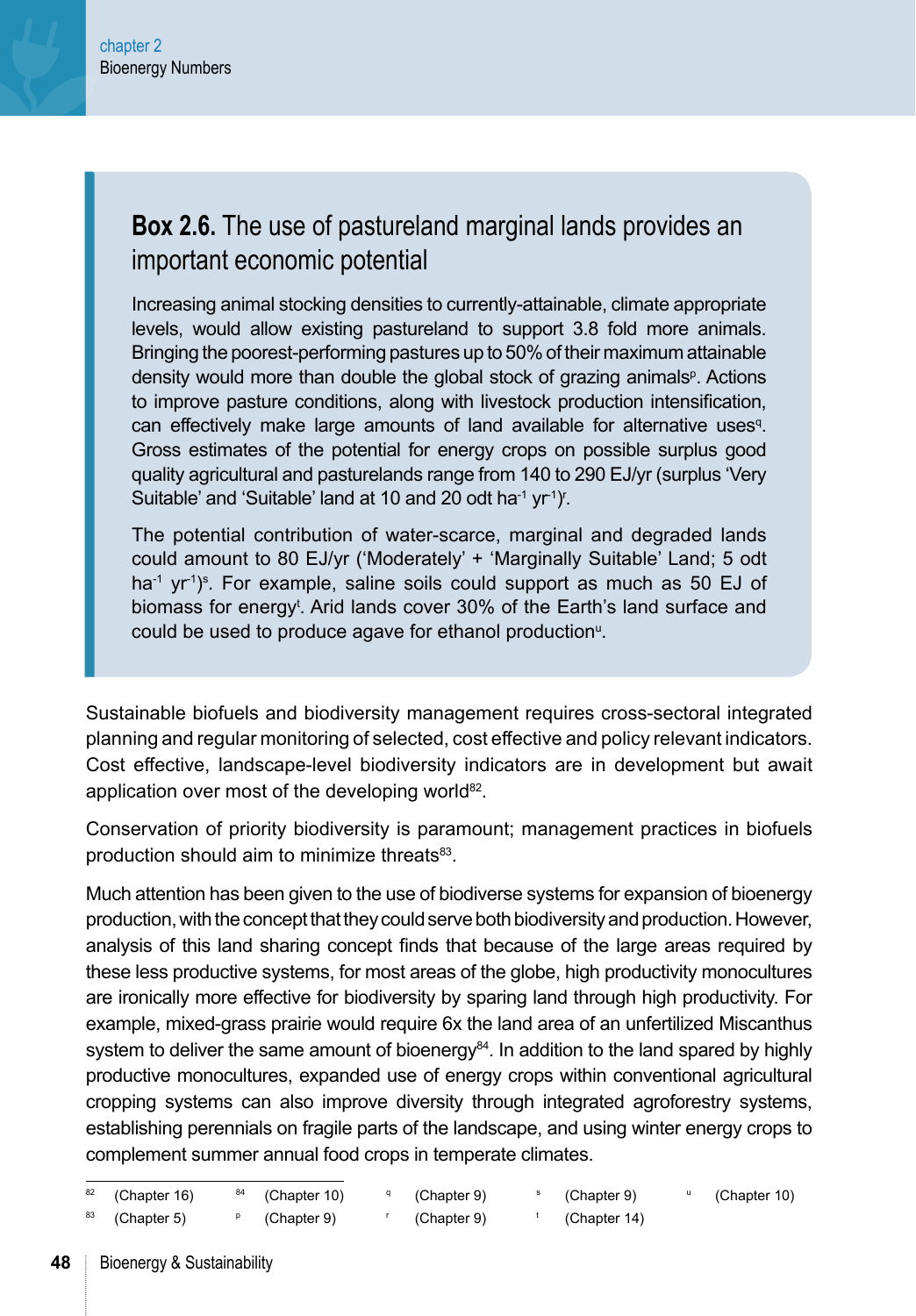Today, many regions of the world are under water stress due to population growth or climate change. Climate change may impinge on water resources in uncertain ways and decrease crop yields. Water availability may change geopolitics in ways similar to oil in the last century. Water availability can become a major limiting factor for bioenergy expansion in some regions.

Landscape-level optimization of bioenergy, especially perennial and woody systems, can reduce soil erosion, improve water quality, allow nutrient recycling, and promote carbon sequestration in soils<sup>85</sup>.

## 2.3.6 Indirect Effects

In addition to the direct effects of bioenergy production on prices, trade, land use and emissions there may also be indirect effects. Two important indirect effects are the indirect land use change effect (iLUC) and the rebound effect. iLUC is the change in land use outside a feedstock's production area needed to replace the supply of that commodity and that is induced by changing the use or production of that feedstock $86$ . The rebound effect<sup>87</sup> studied in the field of economics, recognizes that substitution of fossil resources by biomass decreases the demand for fossil resources and therefore induces a lower price. A lower price leads to higher fuel consumption in other markets, which partly offsets the initial fossil fuel and GHG savings. In the context of mitigating climate change, model improvements in estimates of iLUC allowed for a downward revision of the initial GHG estimates of 104 g CO<sub>2</sub>-equivalent (CO<sub>2</sub>e) per megajoule (MJ) of US corn ethanol to values as low as 7 g  $CO<sub>2</sub>$ e/MJ. For comparison, the emission factor of gasoline is 92 g CO<sub>2</sub>e/MJ. Model improvements consisted of factors such as improved data, increased spatial resolution, including pastureland as an option for conversion to bioenergy production, crop yields on existing agricultural land and newly converted land for agricultural and bioenergy crops, treatment of co-products for animal feed, and the modeling of wood products (including by-products and the fraction of carbon that is stored for a longer period). Rebound effects which are proposed to be caused by increased fuel consumption due to a lower induced oil price, are crucial for the renewable energy policies being effective in reducing GHG emissions, yet are presently under-researched and appear to be dependent on policy. The likely range of the change in GHG emissions with the average iLUC effect is -1.2% to 0.4% under the Renewable Fuels Standard, -1.9% to -3.3% under the proposed national Low Carbon Fuel Standard, and -3% to -5.3% under a US\$ 60 per-metric-ton carbon tax policy relative to US GHG emissions over the 2007-2030 period<sup>88</sup>.

## 2.3.7 Financing

Estimates of subsidies to fossil fuels are in the range of US\$ 500 billion to US\$ 1 trillion per year. Global subsidies (for renewables based electricity production and

([Chapter 20](#page--1-0))

([Chapter 20](#page--1-0))

<sup>85 (</sup>[Chapter 18](#page--1-0))

<sup>(</sup>[Chapter 17](#page--1-0), [Chapter 20\)](#page--1-0)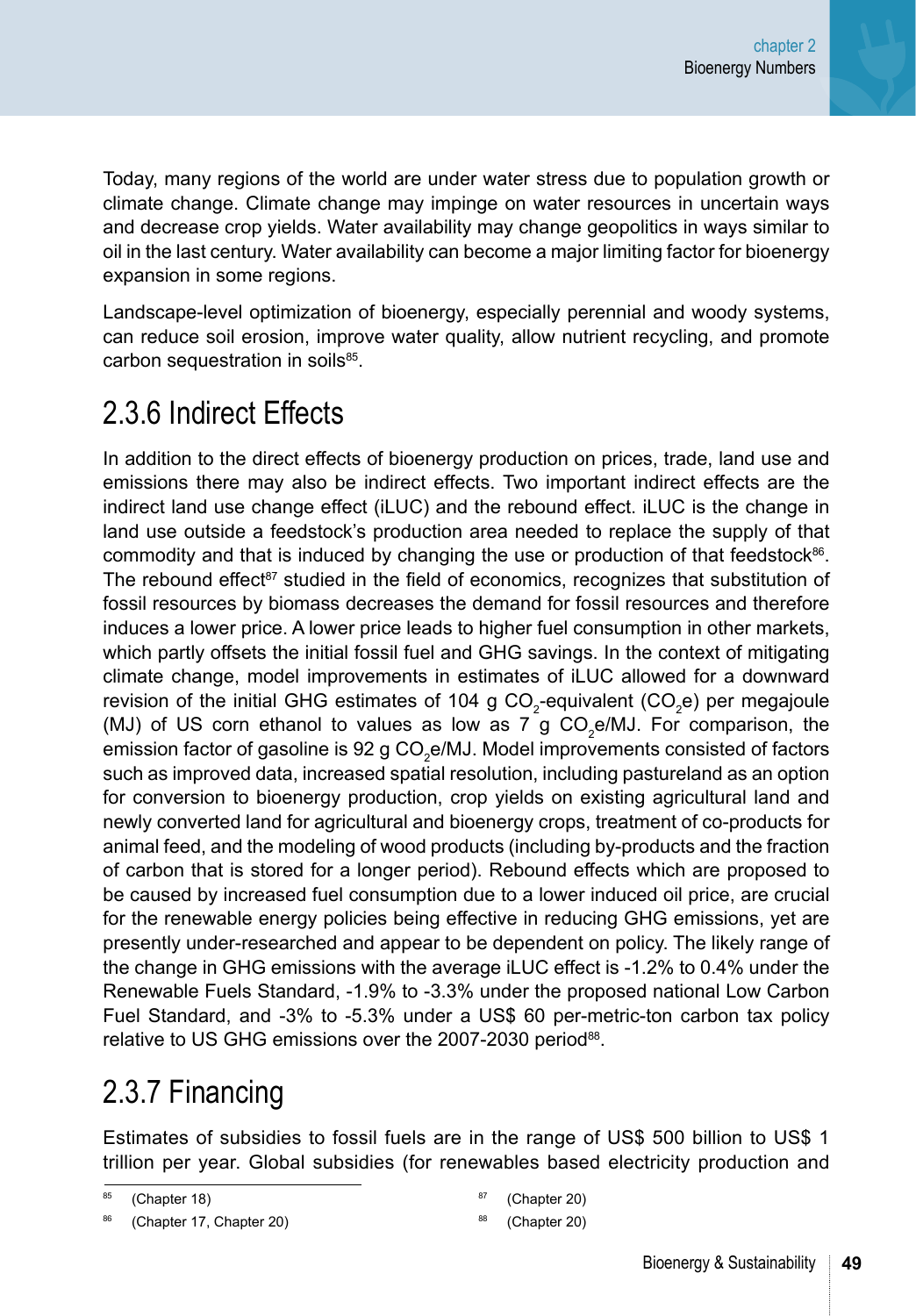biofuels) had a value of more than US\$ 60 billion in 2010 and are anticipated to rise to almost US\$ 250 billion in 2035<sup>89</sup>. Recent studies show that US\$ 270 billion/yr for innovation on land use, energy and cities, makes it possible to finance a reduction of 50-90% of the GHG emissions needed by 2030 to avoid a 2  $\degree$ C increase in global average temperatures<sup>90</sup>.

## 2.3.8 Trade

Wood is the fifth most important product in world trade. The market in wood based products increased from US\$ 60 billion to US\$ 257 billion in the 20 years up to 2008 and is estimated to be US\$ 450 billion by 2020. In 2008, global wood usage amounted to around 4.6 billion cubic meters.

Net global bioenergy trade of wood grew six fold from 56.5 PJ (3.5 Mt) to 300 PJ (18 Mt) between 2000 and 2010. Europe remains the key region for international solid bioenergy trade, accounting for two-thirds of global trade in 2010. The European Union is the main market for wood pellets, of which 81% is currently met by the European pellet industry, however the gap between European production and consumption has grown to more than 8 fold. In comparison with pellets, currently less than 10% of annual trade in woodchip is bioenergy-related<sup>91</sup>.

The global trade of liquid biofuels has also increased in the last decade. Fluctuations in trade flows have been heavily influenced by policies and changes in production. For example, facing a blend wall of 10%, the US exported 620 million gallons of corn ethanol in 2013 (mainly to Canada). Ironically, the US imported 242 million gallons of ethanol from Brazil to meet greenhouse gas reduction requirements in the advanced biofuel portion of the revised Renewable Fuel Standard. Sustainability standards also have affected imports of biodiesel from different feedstocks into the EU. It is likely that global trade of biofuels will remain dynamic as economic and policy environments continue to evolve.

## 2.4 Bioenergy Added Benefits to Social and Environmental Development

## 2.4.1 Biomass Carbon Capture and Sequestration

The direct CO<sub>2</sub> emissions from biomass combustion broadly correspond to the amount of atmospheric CO<sub>2</sub> captured by photosynthesis through the growth cycle of feedstock production, while ethanol fermentation releases about half the carbon

<sup>89</sup> [\(Chapter 20 Figure 20.6](#page--1-0))

<sup>(</sup>http://newclimateeconomy.report)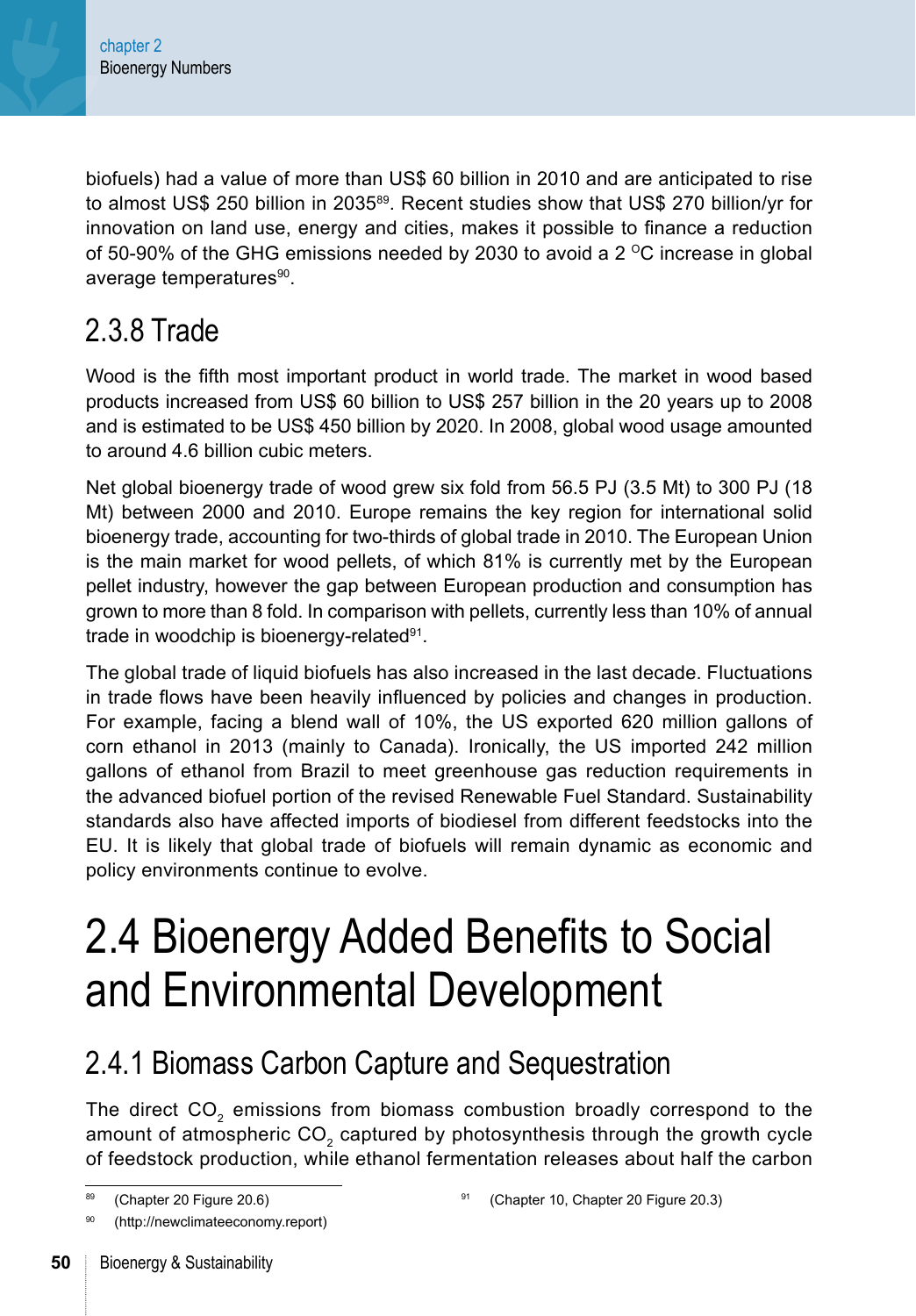### **Box 2.7.** Crop yields: biotechnology and cropping intensification as options to increase supply

Projections for 2022 crop production in Brazil show considerable production increases across most of its main agricultural products. Growth in agricultural production is expected to be on productivity gains (yield and cropping intensity) rather than area expansion. Total grain crop production (soybeans, corn, rice, beans, wheat) is expected to increase 21.1% with an area expansion of only 9%. Although most sugarcane production increase is accounted for by expansion of the planted area, yield per hectare has also doubled over the last 50 years. Using conventional breeding to increase the energy content of new sugarcane varieties has been projected to potentially increase Brazil's sugarcane bioenergy yield to 1,228 GJ ha $\text{-}1$  yr $\text{-}1$  over the next 20 years $\text{\textvee\textsc{}}$ .

On the other side, climate change can alter biomass production for some crops and hinder yield gains. There are new prospects for greatly increasing the yields of energy crops, but they require the use and acceptance of genetic engineering, which has contributed significantly to yield improvement in maize and other crops over the last decade.

Breeding for resource-use efficiency (water-use and nitrogen-use efficiency) and "future climate-resilient" bioenergy crops should be stimulated, including tolerance to drought, water logging and salt accumulation.

Using biotechnology maize production in the USA has achieved impressive yield gains but in other parts of the world maize yields are low. Sugarcane and perennial energy crops are far from theoretical yield potentials. Efforts are under way to use marker-assisted breeding and conventional approaches or the GM route for energy crops biotechnological improvement including perennial grasses and woody plants. These include not only increased yield and adaptation to the environment but also tailor-making biomass chemical composition to different applications including increased saccharification for second-generation biofuels.

captured by photosynthesis as nearly pure CO<sub>2</sub>. Recovering this CO<sub>2</sub> from biopower or biorefinery facilities would therefore result in a net removal of atmospheric  $CO<sub>2</sub>$ , once the direct emissions are sequestered and stored using carbon capture and storage (CCS) technologies. As a consequence, a combination of bioenergy and CCS (called BECCS) generally will result in net negative emissions<sup>92</sup>. Because photosynthesis captures  $CO<sub>2</sub>$  at atmospheric concentrations, BECCS could be

<sup>92</sup> (IPCC 2013) <sup>v</sup> ([Chapter 9, Chapter 10\)](#page--1-0)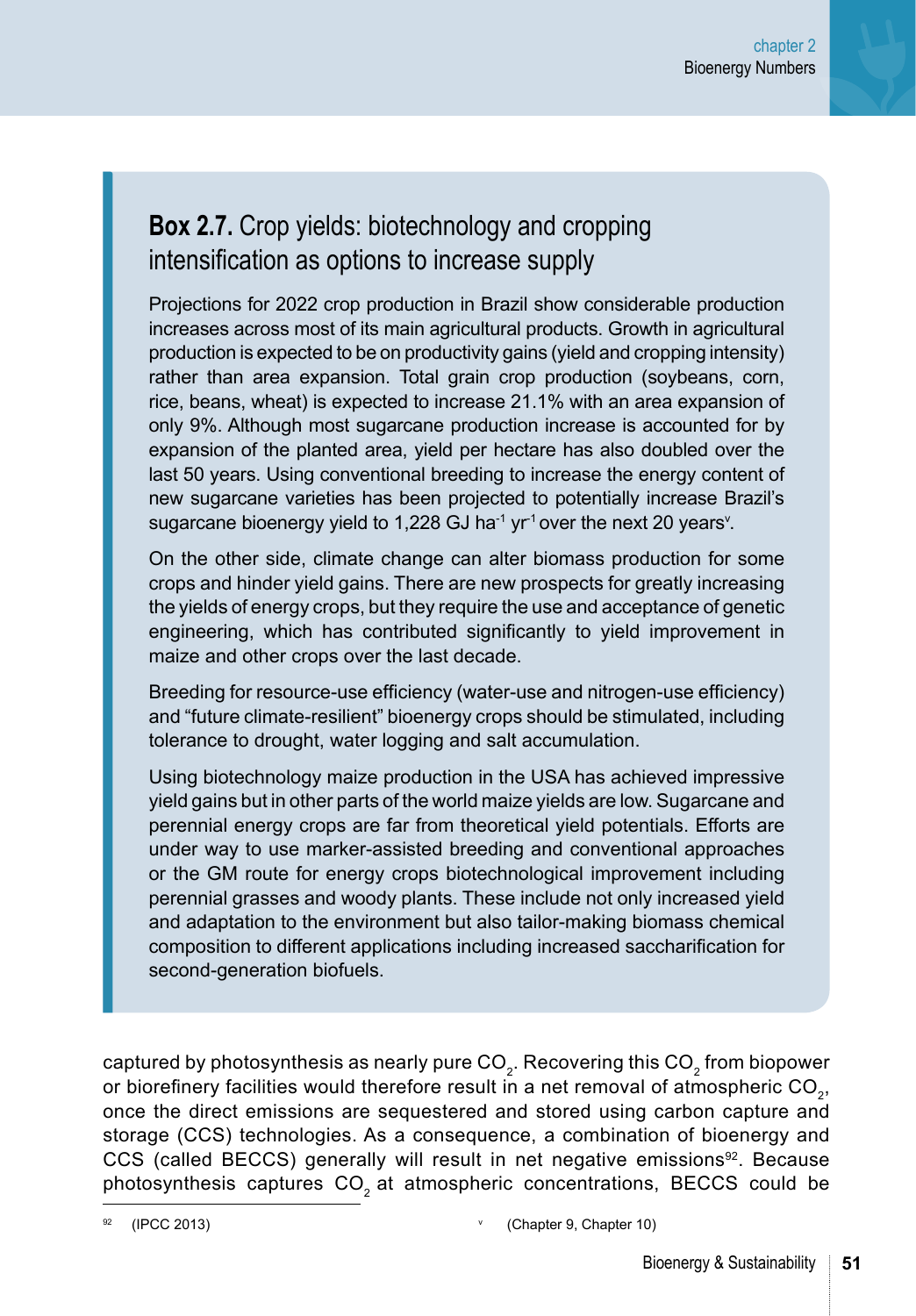<span id="page-24-0"></span>valuable for reaching lower concentration levels, and offers one of the few practical strategies to address the potential that global emissions will overshoot beyond target concentrations (e.g. 600 ppm) $93$ .

The use of BECCS is constrained by the potential for CCS and biomass supply. Capture from combustion exhaust is technically challenging and current approaches are expensive, so power plants fired with biomass and including carbon sequestration do not actually exist today. However, current corn biorefineries already use the wet stream of pure  $\text{CO}_2$  by drying, compressing, and delivering through pipelines to commercial applications (carbonated beverages, freeze drying, etc.), and also commercial enhanced oil recovery for facilities in close proximity. This part of the technology is currently being coupled with CCS technologies at a corn ethanol refinery in the USA. This project has completed pilot demonstrations and is permitted to sequester CO<sub>2</sub> emissions to onshore deep saline formations in the Illinois Basin at over 1 MtCO<sub>2</sub>/yr capacity, with extensive performance testing and monitoring over time.

All bioenergy technologies that emit streams of CO $_{\rm 2}$  as a product are part of the BECCS family of technologies, with potential to sequester atmospheric CO<sub>2</sub> producing negative emissions, which could become important strategies in climate change mitigation if proven. The larger the scale and the proximity to appropriate geologic storage sites, the more likely the technologies are to be used. Both the U.S. and Brazil have appropriate geologic sites in proximity of current biorefineries<sup>94</sup>.

## 2.4.2 Improvement of Soil Quality

Bioenergy crops that efficiently use nitrogen (N) fertilizers usually have a better carbon footprint than annual food crops. There are several crops employed in biofuel production that present such characteristics. Sugarcane can have dry matter yields above 30 t ha<sup>-1</sup> with only 30 to 120 kg ha $^{-1}$  of N fertilizers; eucalyptus and other woody plants also have almost similar performance. Miscanthus, depending on when it is harvested, translocates most nutrients from the above ground plant parts to the roots and rhizomes before harvest, thus preventing excessive removal of N from the field and reducing the need for fertilization<sup>95</sup>.

The recycling of corn stover residues into the field is required to not only protect against wind and water erosion but also sustain soil organic matter (SOM) because of its effect on aggregation, soil structure, water entry and retention, nutrient cycling, and biological food webs. An average of 5.25 or 7.90 Mg ha<sup>-1</sup> of corn stover should be left in the field to sustain SOM for continuous maize or maize-soybean rotations. Assuming a 1:1 dry grain to dry stover ratio, these guidelines mean that continuous maize fields yielding 8.5 Mg ha<sup>-1</sup> (160 bu ac<sup>-1</sup>) of grain could sustainably provide an average of 3.25 Mg ha<sup>-1</sup> (1.25 ton  $ac<sub>-1</sub>$ ) of stover<sup>96</sup>. It was estimated that soil quality could be maintained if 50% of the stover

```
(Chapter 14)
```
<sup>93</sup> (IPCC 2013)

[<sup>\(</sup>Chapter 12\)](#page--1-0), [https://sequestration.mit.edu/tools/](https://sequestration.mit.edu/tools/projects/decatur.html) [projects/decatur.html](https://sequestration.mit.edu/tools/projects/decatur.html)

<sup>95</sup> [\(Chapter 5,](#page--1-0) [Chapter 11\)](#page--1-0)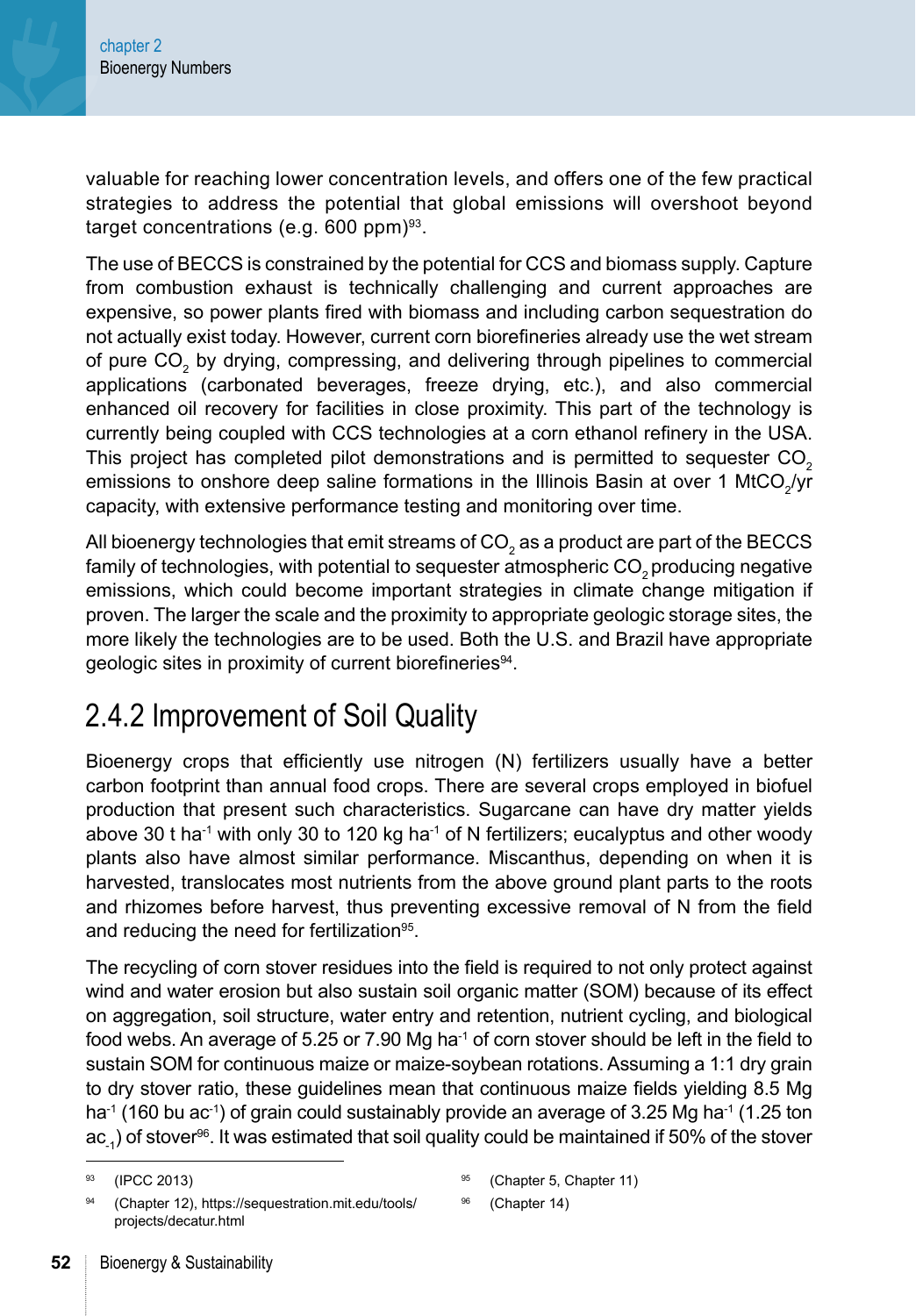<span id="page-25-0"></span>were removed<sup>97</sup>, Since 2008, coordinated, multi-location field trials have added 239 siteyears of data from 36 replicated field experiments, to help make the general guidelines more site specific. Those studies had grain yields ranging from  $5.0$  to 12.0 Mg ha<sup>-1</sup> and showed N, P, and K removal increased by 24, 2.7, and 31 kg ha<sup>-1</sup>, respectively, with moderate (3.9 Mg ha<sup>-1</sup>) stover harvest or 47, 5.5, and 62 kg ha<sup>-1</sup>, respectively, with high (7.2 Mg ha-1) stover harvest. The field studies also quantified removal effects on SOM, microbial communities, trace gases, economics, and other factors<sup>98</sup>. Since the effect on fertility will depend on the absolute amount of stover, the proportion that needs to remain could arguably become progressively smaller as yield rises. However, if we assume a fixed removal of 50%, then by 2030 this would amount to 228 Mt, and at an estimated 380 liters of ethanol that could be produced from the cellulose and hemicellulose in a dry metric ton of biomass, this would provide an additional 86.6 BL of ethanol<sup>99</sup>.

Perennials radically reduce rates of erosion and nutrient runoff as compared to conventional tillage, often by over 100-fold, and are widely recognized as leading management strategies to achieve these objectives $100$ . Perennial and semi-perennial systems (i.e. crops with multiyear rotations) offer several benefits to soil. In parts of the USA, soil loss could be reduced by 60% if switchgrass was grown for bioenergy instead of corn<sup>101</sup>.

Recycling of nutrients can improve soil quality and decrease the need for fertilizers. The iconic example of fertirrigation is the use of vinasse, a by-product of ethanol fermentation, with a high biological oxygen demand  $(175,000 \text{ mg } L^{-1})$ , containing around 3-6 g  $L^{-1}$  of organic carbon and 2 g  $L^{-1}$  potassium as well as other nutrients. About 10 to 13 L of vinasse are produced for each liter of ethanol, around 300 billion L  $yr<sup>1</sup>$  from sugarcane in Brazil alone. Vinasse became an important, cost-effective nutrient source, potentially providing 2.45 kg/t in K<sub>2</sub>O savings, replacing use of fertilizers derived from fossil sources<sup>102</sup>.

## 2.4.3 Increasing Soil Carbon

Switching of food crops into bioenergy crops can increase soil carbon but the opposite may be true if bioenergy crops substitute forests or peatlands. Different cultures and different managing practices have different payback times. Replacement of tropical peatland forest with oil palm incurs a carbon debt ranging from 54 to 115 Mg CO<sub>2</sub>eq  $\text{ha}^{-1}$  yr<sup>-1</sup>, varying by site and also by the accounting time frame. In contrast, soil organic carbon (SOC) under oil palm may equal or exceed native forests over time in some locations<sup>103</sup>. Some 150 years of cultivation of the rich cornbelt soils is suggested to have resulted in the loss of about 50% of the carbon in the top 15 cm of soil<sup>104</sup>. Correcting for the carbon removed in the harvest, it was shown that in side-by-side fields of the same maize cultivar under no-till there was a net accumulation of 1.6 t C ha<sup>-1</sup> yr<sup>-1</sup> while the tilled field showed a net loss of  $0.2$  t C ha<sup>-1</sup> yr<sup>-1</sup> to the atmosphere<sup>105</sup>.

```
100Chapter 9)
```
98 ([Chapter 14](#page--1-0))

99 ([Chapter 10](#page--1-0))

- $101$  ([Chapter 18](#page--1-0))
- $102$  ([Chapter 13](#page--1-0))

 $103$  ([Chapter 18](#page--1-0))  $104$  ([Chapter 10](#page--1-0))

 $105$  ([Chapter 10](#page--1-0))

<sup>(</sup>[Chapter 10](#page--1-0))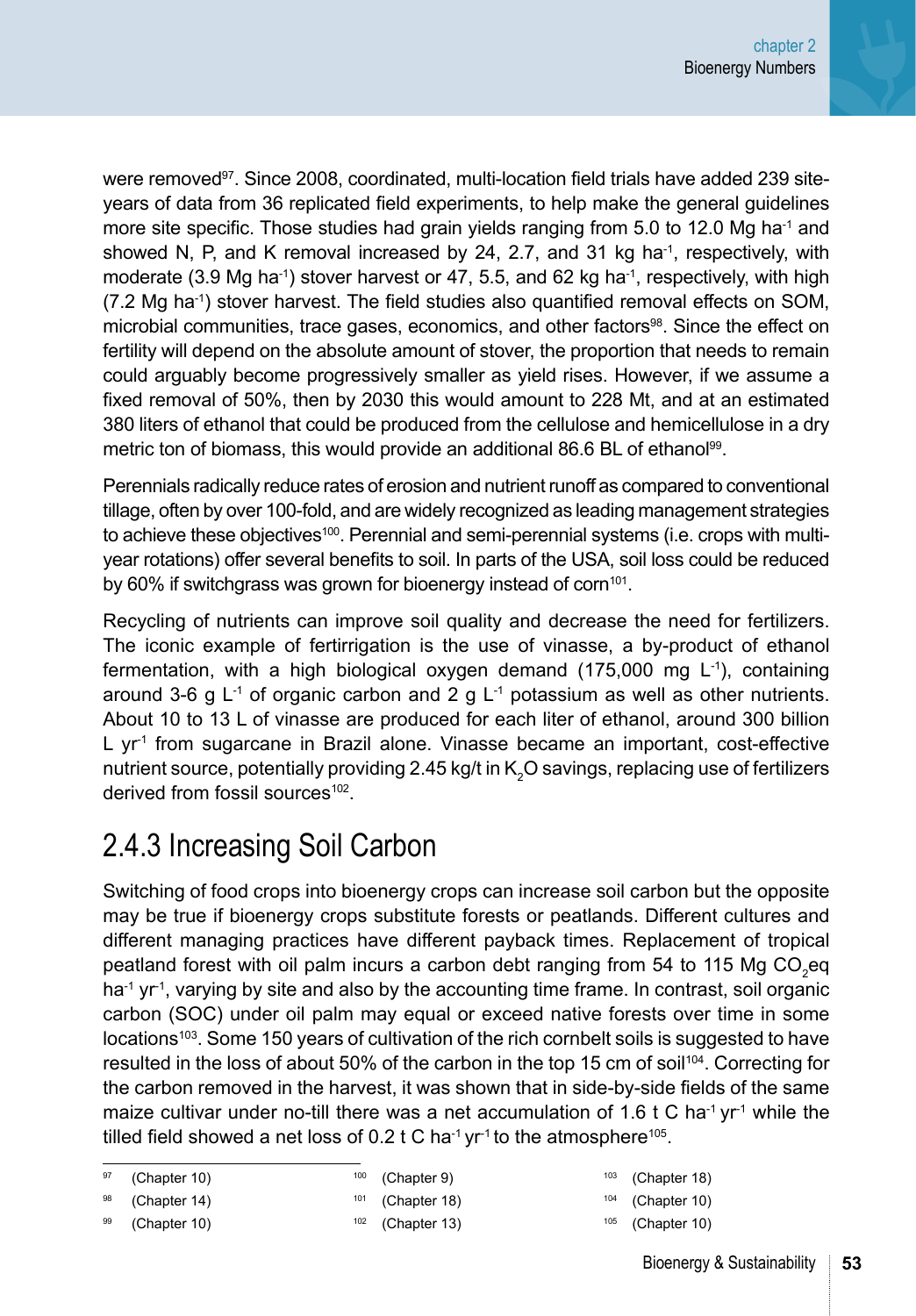#### **Box 2.8.** Water use in bioenergy processes has been decreasing

In the production of biofuels, water intensity indicators are not sufficient to guide decisions and must be complemented with other metrics and evaluation frameworks. The water intensities (or water footprints) of biofuels reported in the literature vary by orders of magnitude<sup>w</sup>. Though widely adopted, the methodology for such reporting is not standardized, not validated by measurement, and marginally useful for determining ecosystem impact. Some footprints include rainwater inputs, theoretical transpiration losses from plant growth, and in some cases theoretical use of irrigation water. Some include additional water volume as a proxy for water quality impacts. Water use is not consistently allocated when multiple products arise from a particular feedstock. However, the recently completed ISO water footprint standard (ISO 14046) is intended to improve consistency in quantifying water footprints. Nonetheless, it is important to note that over the years, innovation in maize production and processing improved ethanol process water use by a factor of 2. In the nineties, each liter of ethanol used six liters of water in the process. By 2007, only three liters of water were used and by 2012, water use decreased by 10% (2.7 liters of water per liter of ethanol)<sup>x</sup>. Sugarcane cultivation in the Center-South of Brazil does not require irrigation. In case of water deficit during drought conditions it is possible to use residual water from the mills. According to UNICA and the Cane Technology Center (CTC) 93.5  $m<sup>3</sup>/$ ha of water can be recycled for agricultural use. Of the estimated 22  $m<sup>3</sup>$ water/ton of sugarcane required for industrial processes less than 2m<sup>3</sup>/ton comes from resources indicating more than 90% of the water used is from reutilization. Investments continue to be made and in less than 3 years the water needed for each ton of sugarcane was reduced by 20%.

Several studies have found that growing perennial grasses in lieu of row crops increases soil carbon stocks at a rate of 1 Mg C ha<sup>-1</sup> yr<sup>-1</sup> or more for an extended period of years. Similar outcomes have recently been found for sugarcane when it replaces soy or pasture in Brazil. An increase of 1 ton C/ha in the soil carbon pool of degraded cropland soils may increase crop yield by 20 to 40 kilograms per hectare for wheat and 10 to 20 kg/ha for maize<sup>106</sup>. Deep-rooted perennial bioenergy feedstocks in the tropics could enhance soil carbon storage by 0.5 to 1 metric ton ha<sup>-1</sup> yr<sup>-1</sup> on already cleared land<sup>107</sup>. Switchgrass' below ground biomass can be eight times higher than the above ground biomass and it produces 55% more total soil organic carbon than corn/soy bean over two rotations<sup>108</sup>.

<sup>106</sup> [\(Chapter 9\)](#page--1-0)

<sup>108</sup> [\(Chapter 4\)](#page--1-0)

[\(Chapter 10\)](#page--1-0)

[<sup>\(</sup>Chapter 16\)](#page--1-0)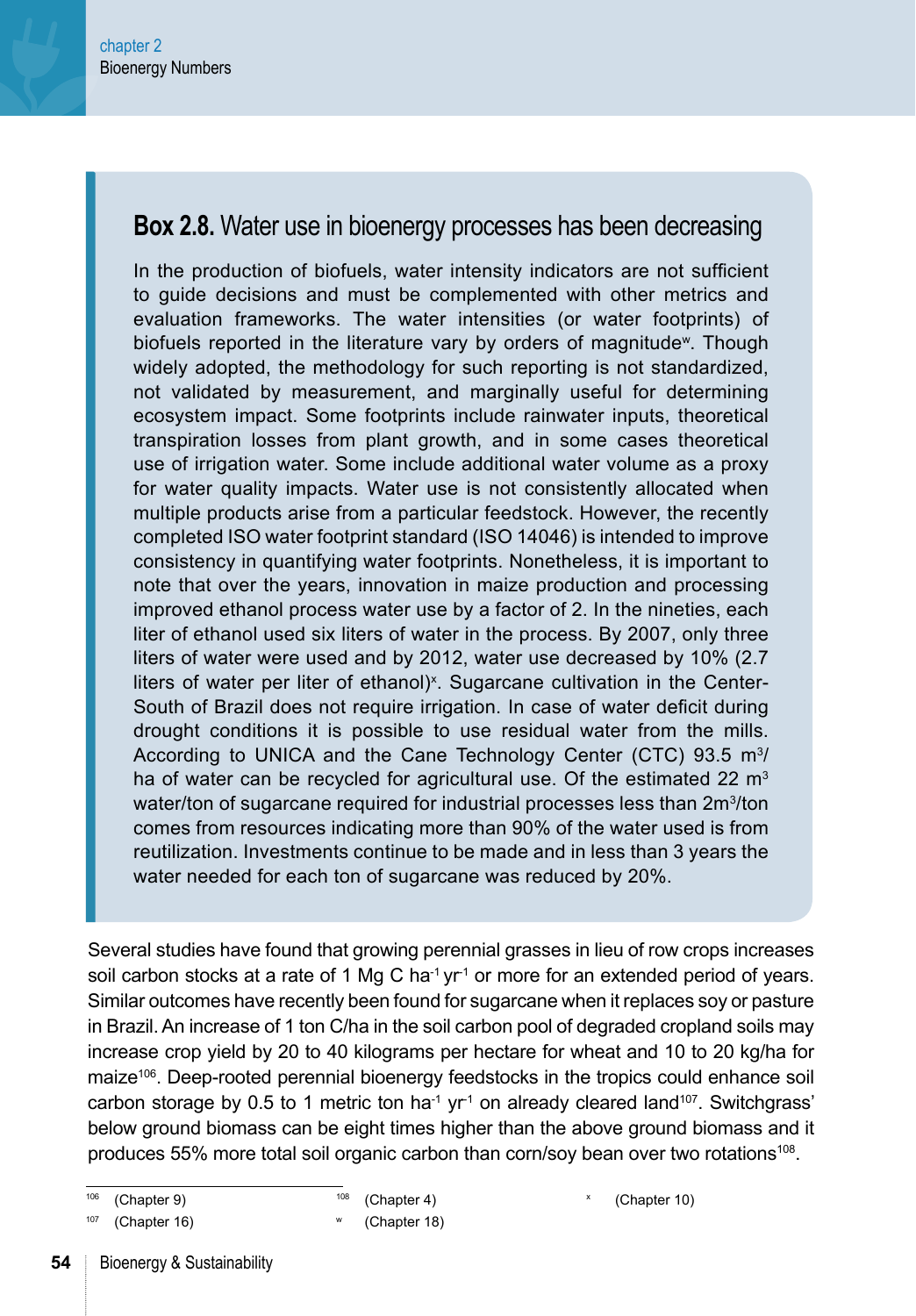## 2.4.4 Pollution Reduction

The environmental performance of the commercial ethanol industry has improved with time. Most pollution associated to bioenergy is derived from biomass production with phosphorus contained in the fertilizer being the major source.

The conversion process of conventional biofuels has minimized emissions, energy input and water use. Conversion contributed over time to a smaller fraction of the life cycle impacts across the value chain and this trend was mostly associated with power generation.

Corn ethanol in the U.S. has lower ozone layer depletion and particulate matter emissions than gasoline but higher impacts in acidification, eutrophication, photochemical oxidation; and decreased global warming potential (GWP). Sugarcane ethanol in Brazil presents lower impacts than gasoline in terms of GWP, fossil depletion, and ozone layer depletion; higher impacts in acidification, eutrophication, photochemical oxidation, and agricultural land use categories. Human health toxicity values are similar to gasoline.

In terms of tailpipe pollutant emissions, data indicate that automakers can achieve regulatory limits with FFVs, independently of the fuel being used. Present Brazilian emission regulations allow subtracting the unburned ethanol from Non-Methane HydroCarbons (NMHC) to avoid gasohol injection during the cold phase cycle. Upcoming regulations will probably incorporate the Non-Methane Organic Gases (NMOG) concept to limit total volatile organic compounds (VOC) and the potential to form ozone. The use of higher levels of ethanol in FFVs does not seem to imply any significant increase in emissions, with the exception of acetaldehyde and formaldehyde. Even though there is an important increase in these aldehydes, the total air toxic emissions potency, which considers also 1,3 butadiene and benzene and EPA toxicity equivalence factors, is significantly smaller when operating with higher levels of ethanol<sup>109</sup>.

Biodiesel may cause a small increase in emissions of NO<sub>x</sub> relative to petroleum diesel, by about 2% for B20 in some cases but not always. For more modern engines equipped with diesel particle filters, diesel oxidation catalysts, and NO $_{\sf x}$  emission control catalysts there is little if any effect of fuel on tailpipe emissions<sup>110</sup>.

## 2.4.5 Social Benefits

Around three billion people in the world rely on solid fuels for cooking, whose consumption produces a number of very negative health impacts<sup>111</sup>. Indoor pollution from inefficient cooking stoves results in the premature mortality of nearly 4 million women and young children every year112. In Africa and India more than 10 percent of children under the age of 5 suffer from acute respiratory illness associated with biomass smoke<sup>113</sup>.

```
109Chapter 12 Box 12.5)
```
 $111$  ([Chapter 15](#page--1-0))

 $110$  ([Chapter 12](#page--1-0))

**55**

 $113$  ([Chapter 21](#page--1-0))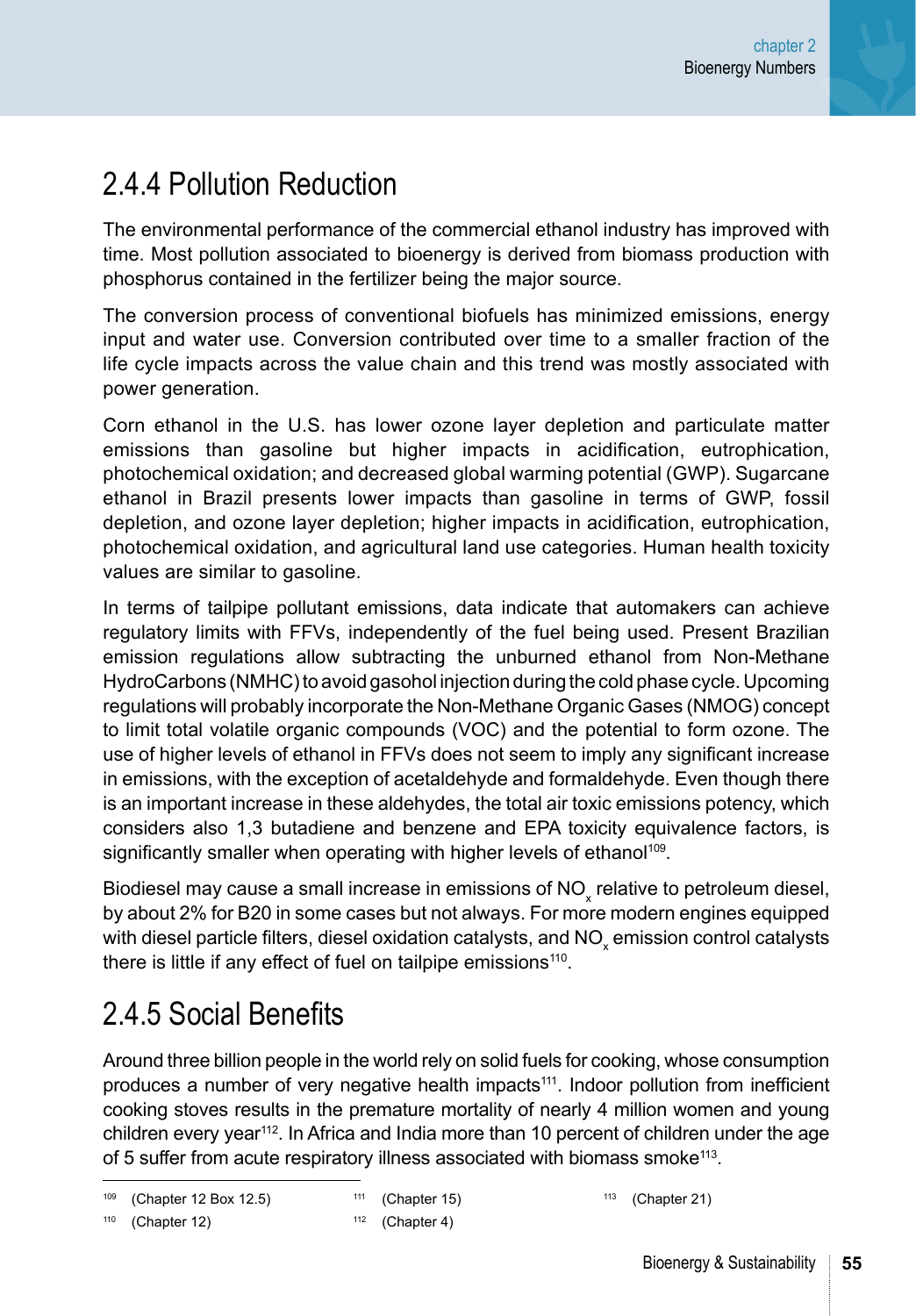Over 1.2 billion people (nearly 17% of global population) have currently no access to electricity while another 2.8 billion people rely mainly on the use of traditional biomass for energy (cooking and heating). Around three-quarters of the world's population depend directly on agriculture and therefore the links of this sector with poverty reduction possibilities should be considered, such as by making use of agricultural residues for energy that can have positive spinoffs for food preservation, mobility and other energy services. At the same time, there are roughly 2.7 billion people living under a budget of US\$ 2.00 per day who are considered "poor" by international agencies. They lack adequate access to infrastructure, which gives rise to the wide dependency on traditional biomass to meet their energy needs. Most live in rural areas in developing countries where the lack of access to electricity and modern fuels is also associated to food insecurity.

There is growing evidence that bioenergy production in poor rural areas can help improve economic growth, job security, market development, food quality and security. The world's gross employment in the biofuel sector was over 3.5 million in biofuel for transport and renewable energy for transport, with an estimated 1.5 million in first generation biofuels<sup>114</sup>.

<sup>114</sup> [\(Chapter 15\)](#page--1-0)